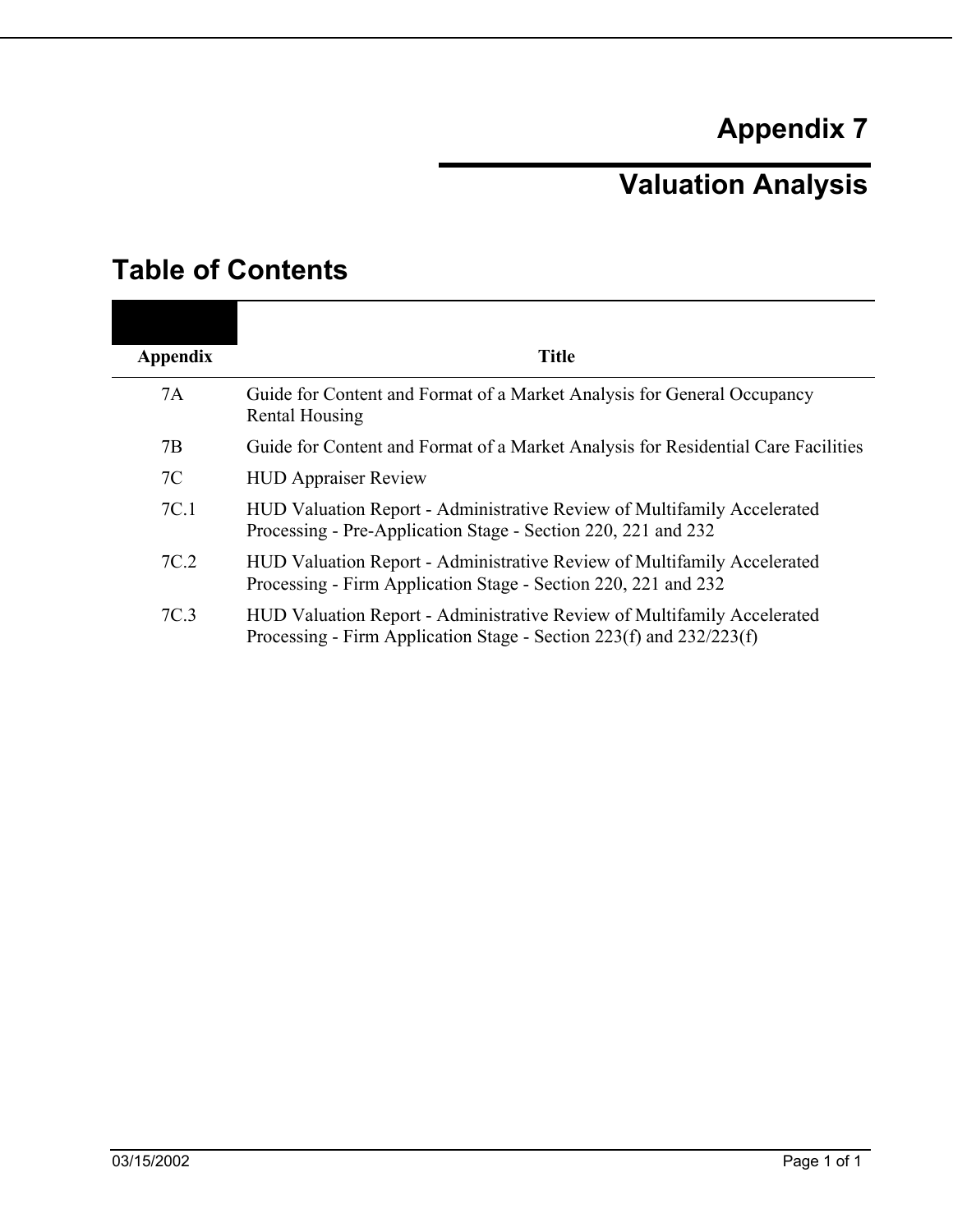## **Guide for Content and Format of a Market Analysis for General Occupancy Rental Housing–Section 220, 221(d)(3), 221(d)(4) Programs**

**7A** 

- A. Project Description
	- 1. The number of units by type and size. Include information on number of bedrooms, number of bathrooms, structure type, square footage, etc.
	- 2. The estimated shelter and gross rents by unit type.
	- 3. The unit and project amenities and services.
	- 4. The project location in terms of:
		- a. Characteristics of the neighborhood and sub-market in relation to schools, transportation, shopping, employment centers, social and community services, etc., to include an analysis of the adequacy of the public facilities that will service the site. Include a map showing the site and important neighborhood facilities and amenities.
		- b. Any other location consideration relevant to the market and marketability of the proposed project.
	- 5. Any income or rent restrictions imposed on the project by the use of public financing and/or subsidies (e.g., low income housing tax credits, tax-exempt bonds. HOME funds). The market analysis should address how these income and rent restrictions will affect demand.
	- 6. Identify target market.
- B. Market/Sub-market Definition:
	- 1. Description of the geographic boundaries of the market area and the sub-market area (if applicable) and a discussion explaining the definition of the market.
	- 2. Define the Secondary Market.
- C. General characteristics of the Housing Market Area:
	- 1. Provide an assessment of current and forecasted economic conditions and employment characteristics, to include an analysis of recent trends and how they relate to demand for additional new rental housing. Identify growth sectors in the economy and emerging growth trends. Include information on significant sectors of the economy such as military facilities, colleges and universities, federal and state government and tourism. Discuss any anticipated changes in employment, including plant closing, openings, expansions or cutbacks, with a particular emphasis on their effects on the rental market during the forecast period. Provide information on the types of new jobs being created and lost, including data on pay scales and how these wage levels relate to affordability of the proposed rental units.
	- 2. Discuss past and anticipated trends in demographic characteristics, including population growth, household growth, and changes in the average size of households and tenure patterns. Provide estimates of population and households (by tenure) that include 1990,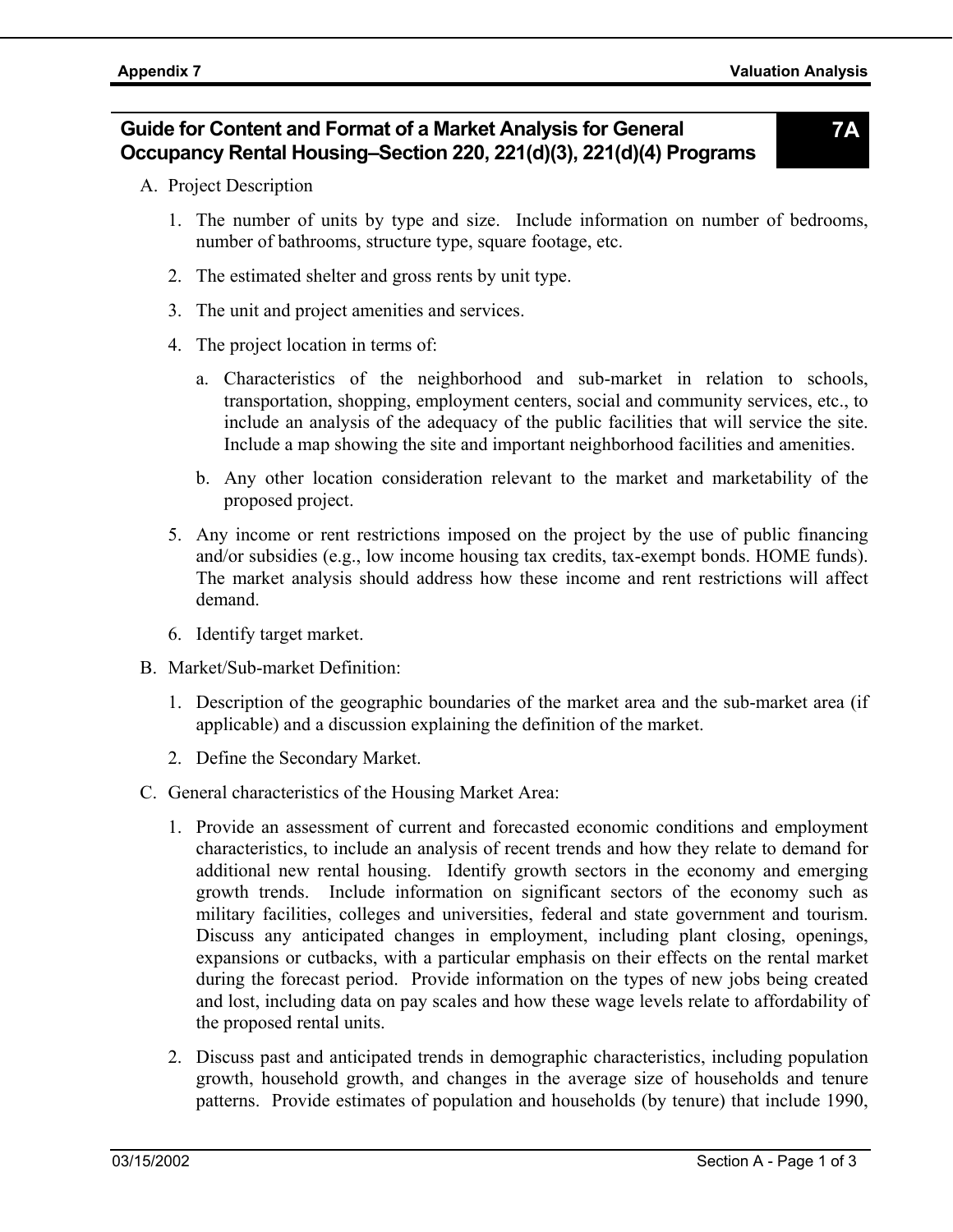the current date, and a forecast date (two or three years from the date of the market study). Include an explanation of any significant changes.

- D. Housing Market Conditions:
	- 1. Estimate the current competitive rental inventory in the market and sub-market area. Provide details on the number of units by unit type, number of bedrooms, structure type, rents, age, and location.
	- 2. Recent Market Experience. Present and analyze the following information:
		- a. Absorption experience of recently completed projects, with particular emphasis on the most similar project.
		- b. Current occupancy levels and occupancy trends in existing rental projects.
		- c. The current shelter and gross rents for comparable and competitive projects, including a discussion of the trend in rent increases during recent years. Identify any services included in base rents or offered at a premium. Discuss whether current rents are overstated due to concessions or other factors, along with information on and the extent of rent concessions or similar incentives in projects in initial occupancy.
		- d. Identify the current overall rental vacancy rate along with a current vacancy rate for units similar to those in the proposed project. Discuss any significant seasonal variations in vacancy rates, if applicable. Include a discussion of any vacancy or absorption problems in the market or sub-market. Identify the vacancy rate for the segment of the market most relevant to the subject project and provide an analysis if significantly lower or higher than the overall rental vacancy rate.
		- e. Provide a map showing locations of competing rental projects and those under development.
- E. Characteristics of projects under construction and in planning:
	- 1. Estimate the total number of units under construction and provide a discussion of the characteristics of these units and their distribution by unit type, rent ranges, and locations.
	- 2. Estimate the total number of units in planning stages that are likely to be developed, including but not limited to those with building permits or firm financial commitments. Provide details on the number of units by unit type, rental rates, locations and stage of development.
- F. Demand Estimate and Analysis:
	- 1. Provide an estimate of annual demand for rental housing taking into consideration anticipated shifts in tenure; projected losses to the rental inventory via demolition, conversion, and other means; with adjustments as necessary for current excess levels of vacancies and construction activity. The demand estimate should show the number of additional rental units that would promote balanced market conditions. Demand information should include a general discussion of demand by unit size, number of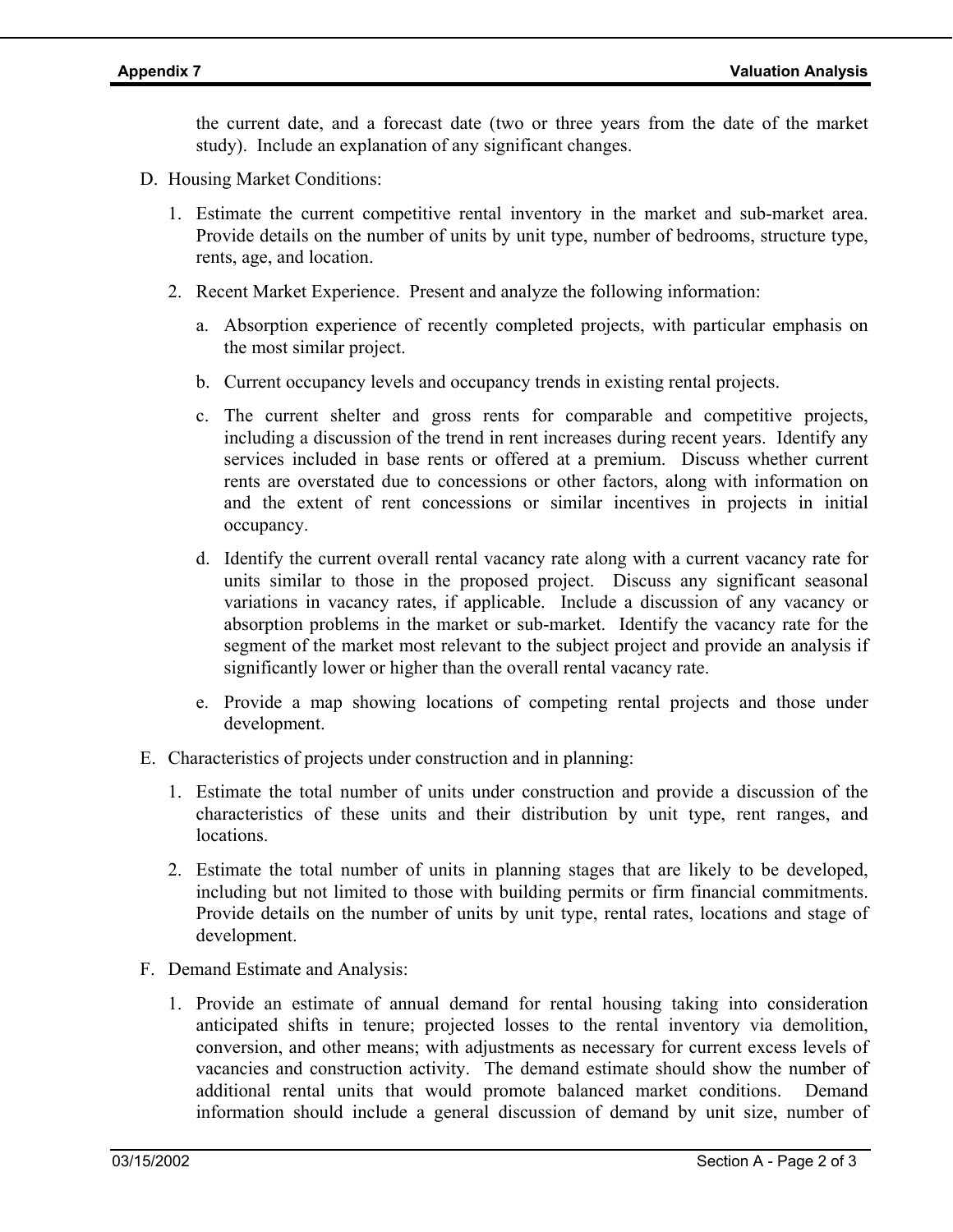bedrooms, price range and other unit and project characteristics. Describe the demand methodology and sources of information.

- 2. Provide an analysis which reconciles the proposed project with the demand estimate, taking into consideration the forecasted renter household growth, the current vacancy situation, and the supply in production. This analysis should include an estimate of the absorption period needed for the project to reach sustaining occupancy.
- 3. The market analysis should also include an opinion on characteristics of the proposal that will have a specific bearing on its market prospects and overall marketability, such as amenities, features, or design.
- 4. Provide an assessment of whether the development of the proposed project would adversely affect the existing rental inventory. Pay particular attention to the impact on other HUD insured properties.
- G. Data, Estimates, and Forecast
	- 1. The analysis should document the methods and techniques used to develop all estimates and forecasts; and provide adequate citations on the sources of all data, estimates and forecasts.
	- 2. The data and estimates provided should be relevant and current; conclusions in the analysis must be consistent with the facts presented; findings and recommendations should be based on a reasonable forecast of market supply/demand conditions and sound assumptions regarding capture rates, absorption, achievable rents, income affordability and similar factors.

NOTE: Market Studies are not required for a 223(f) application. See Appendix 7B for instructions for 232/223(f) applications.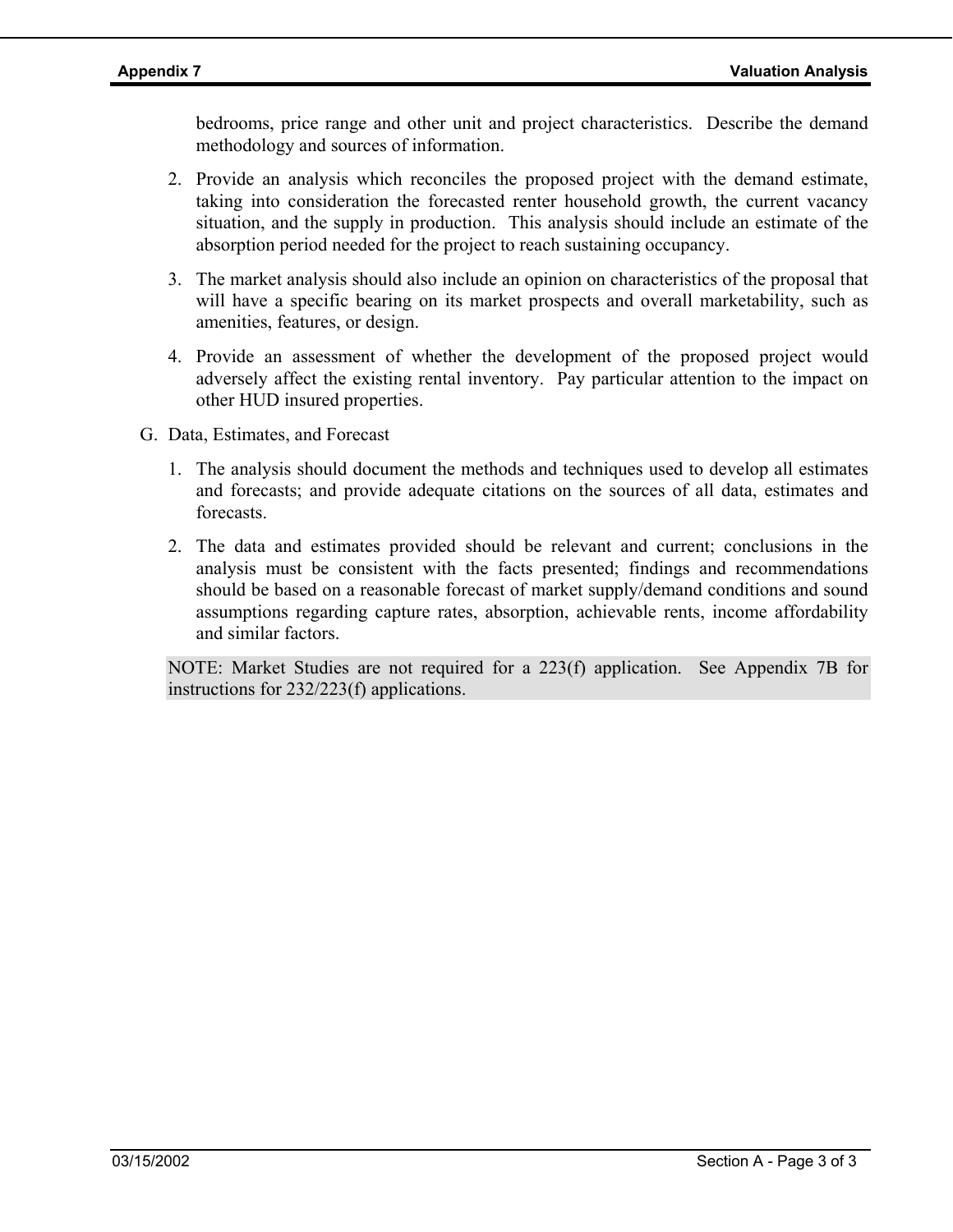# **Guide for Content and Format of a Market Analysis for Residential Care Facilities – Section 232 Programs**

**7B** 

### A. Project Description

- 1. Total number of beds and units by unit size or type of accommodation (i.e. private or semi-private).
- 2. The estimated total monthly fees for shelter and mandatory services per resident by type of occupancy or accommodation.
- 3. The estimated total monthly fees for optional services or care provided on an as needed basis.
- 4. The proportions of the project to be occupied by private pay/market rate tenants and by public pay/assisted tenants, e.g., SSI Medicaid-waiver, Optional State Supplement.
- 5. The amenities, services and care provided by this type of housing and how they relate to the physical, mental, or social conditions of the prospective tenants, including such conditions as Dementia, Alzheimer's and other special needs.
- 6. Project location in terms of proximity to facilities and services essential to the tenants such as hospitals, medical/health care facilities, social and community services, public transportation, shopping and recreational activities; and any other location considerations relevant to the market or marketability of the proposed project. Include a map showing the site and important facilities and services.
- 7. Analysis of the adequacy of the public facilities regarding existing and proposed development.
- 8. Any income or rent restrictions imposed on the project by the use of public financing and/or subsidies. The overall market analysis should address how these income and rent restrictions will affect demand for the project.
- B. Definition of the Market and Sub-market Area:
	- 1. Description of the geographic boundaries of the housing market area and an explanation for the definition, including a discussion of the primary and secondary geographic market areas.
	- 2. Description of the sub-market for the type of housing and care proposed by the economic and demographic characteristics of the target market (projected residents): income levels, household size, age, etc.
- C. Current Inventory: Quantitative and Qualitative Characteristics of Projects in the Market Area. Present this information individually for each existing project.
	- 1. Total number of units or accommodations by type of facility and type and size of units. Include information on all residential care and housing facilities that cater to seniors who need assistance with Activities of Daily Living (ADLs), including assisted living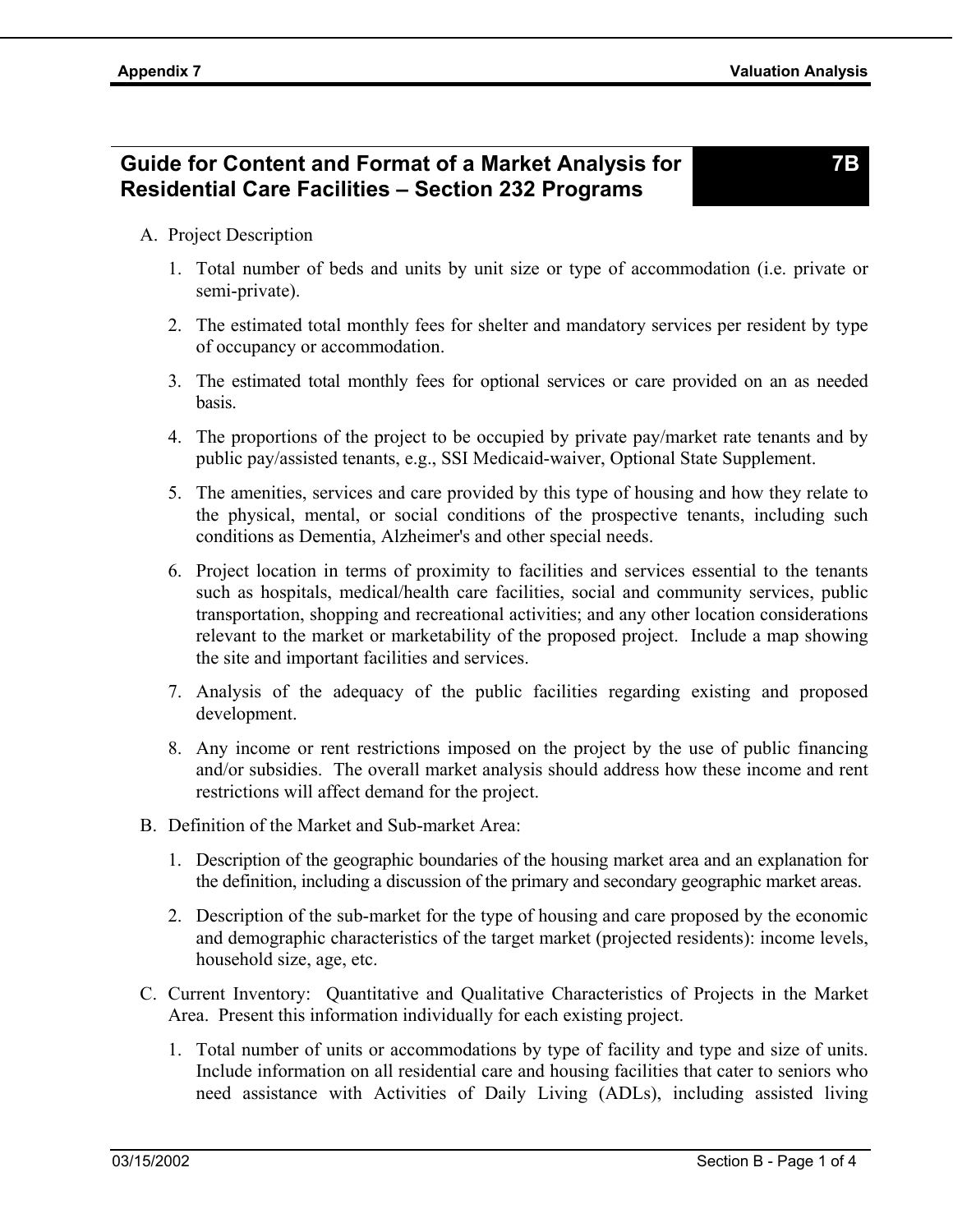facilities, rest homes, board and care facilities, congregates, retirement service centers, nursing homes, independent living etc. Discuss expansion plans of existing facilities.

- 2. Total monthly charges by unit type, type of accommodation, and level of services. Provide information on the base rate and any added costs for optional services.
- 3. Typical types of services and amenities offered, whether these are mandatory or optional fee for services, and whether services are provided by the facility (directly or by contract) or through a third-party arrangement (tenant and care provider).
- 4. A discussion of the types of projects and other housing options comparable to and competitive with the subject project; both in terms of the type of ownership/financing and tenant admission, e.g., private or public financed, extent of private pay or public pay (Medicare, Medicaid and SSI patients).
- 5. Condition of inventory with consideration of the proportion that may be substandard or obsolete in terms of physical plant, services, amenities, etc. This is particularly important when the proposal involves skilled nursing care or a project with a combination of levels of care revolving around a "medical model".
- 6. Characteristics of the current tenants in terms of socio-economic and psychophysiological conditions e.g. age, income, sex, household composition, previous tenure, location of prior residence, and limitations in activities of daily living, cognitive impairments, disabilities, etc.
- 7. Absorption experience or recently completed projects on a units per month basis, discussing the level and extent of pre-sale or pre-marketing efforts.
- 8. Extent of turnover and size of waiting lists in existing projects.
- 9. Current occupancy in comparable and competitive projects in the market area for the type(s) of product, including a discussion of reasons for any vacancy or absorption problems in the market.
- 10. Extent of concessions or similar incentives in existing projects or projects in initial rent-up.
- 11. Provide a map showing locations of competing facilities and those under development in relation to the subject property.
- D. Alternative Health/Medical Care and Social Service System
	- 1. Description of the extent and types of alternative housing, care and services in the market.
		- a. Home heath care, adult day care, housekeeping services, meal preparation, visiting nurses, on-call transportation services, health care, and alternative providers of supportive services for the target market such as state and local government social service agencies or fraternal, social, charitable or religious organizations.
		- b. The impact of these alternatives on demand for the subject project.
		- c. Analysis of the comparative costs of these various alternatives.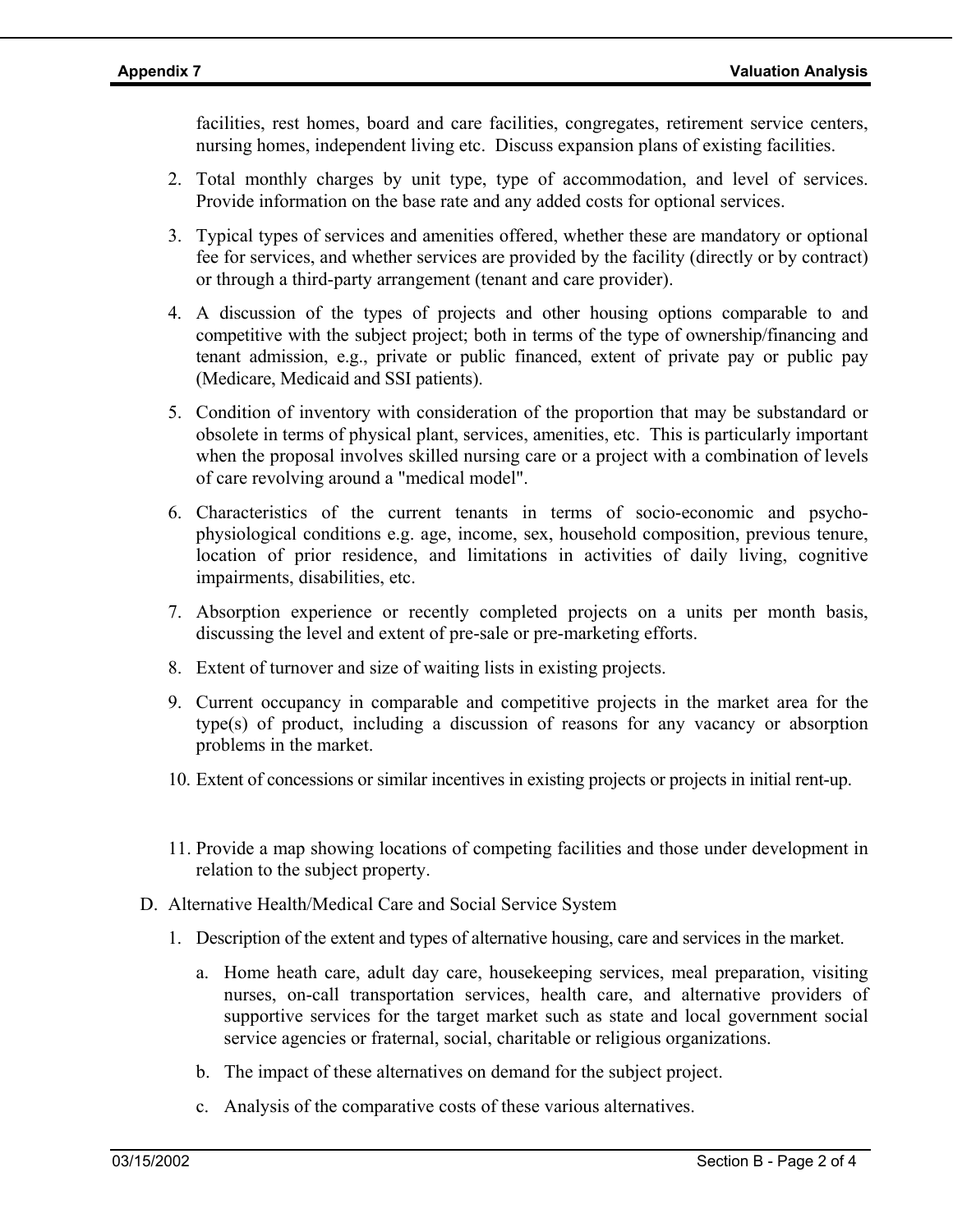- 2. Discussion of the current levels of public payments by the State for the types of care proposed relative to the typical "private pay" rate for the same level of shelter, care and services.
- E. Characteristics of Pipeline Activity:
	- 1. Total number of units under construction by the total monthly costs by bedroom size or type or accommodation, and the services or amenities planned (mandatory or fee for service).
	- 2. Total number of units in planning stages that are likely to be developed, including but not limited to those with building permits or firm financial commitments. It is essential to have the most current and comprehensive information possible on the pipeline. Provide details on the number of units and beds by unit type, rate, location and stage of development.
- F. Demand Estimate and Analysis
	- 1. The market analysis is based on an estimate of annual demand for the type of residential care proposed. The demand estimate should show the number of units or accommodations by type and the total monthly charges. Include a description of methodologies and sources of information.
	- 2. An analysis which reconciles the proposed project with the demand estimate, taking into consideration the forecasted household and population growth of the target group(s), the current vacancy situation, and the supply in the pipeline. This analysis should include an estimate of the absorption period needed for the project to reach sustaining occupancy.
	- 3. The demand estimate should reflect "effective demand" and should be based on the numbers of households with sufficient incomes and need for the type of shelter and care that could reasonably be expected to be captured by the market during the forecast period. HUD's approach to estimating demand for assisted living typically focuses on the number of single persons (one person households) 75 and older, who are in need of assistance with Activities of Daily Living (ADL's) or Instrumental Activities of Daily Living (IADL's) and who have sufficient income and assets to afford proposed costs of housing and services.
	- 4. A descriptive analysis of the demand estimate which addresses the primary determinants including:
		- a. Current and projected population of the target group(s) by age cohort and the proportion of the market each group comprises. Projections should typically be for two to three years.
		- b. Current and projected estimates of the primary group to be served by social, physiological, psychological characteristics, i.e., the extent and type of limitations in activities of daily living or cognitive impairment/disability. Projection should typically be for two to three years.
		- c. Current income level/band of income of prospective households comprising demand, including cost/rent to income ratio(s) assumed in the analysis.
		- d. Changes in the population (including migration patterns) of adult children of the frail elderly. Discuss the impact of anticipated population changes on the demand for this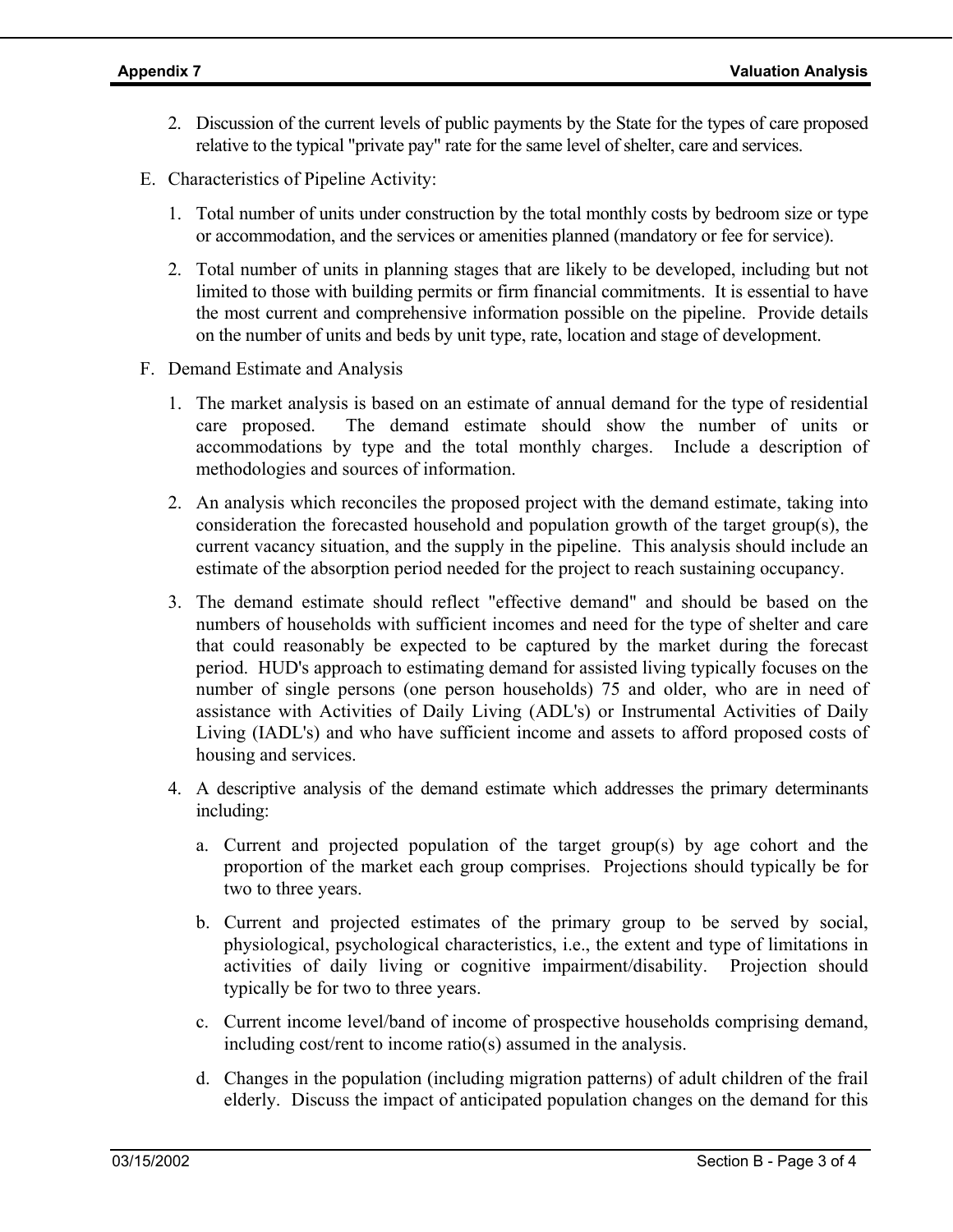facility. Indicate the proportion of demand expected to come from outside of the primary market area.

- 5. An assessment of whether the development of the proposed project would adversely affect similar existing facilities. Pay particular attention to the impact on other HUD insured properties.
- G. Data, Estimates, and Forecasts
	- 1. The analysis should document the methods and techniques used to develop all estimates and forecasts; and provide adequate citations on the sources of all data, estimates and forecasts.
	- 2. The data and estimates provided should be relevant and current; conclusions in the analysis must be consistent with the facts presented; findings and recommendations should be based on a reasonable forecast of market supply/demand conditions and sound assumptions regarding capture rates, absorption, achievable rents, income affordability and similar factors.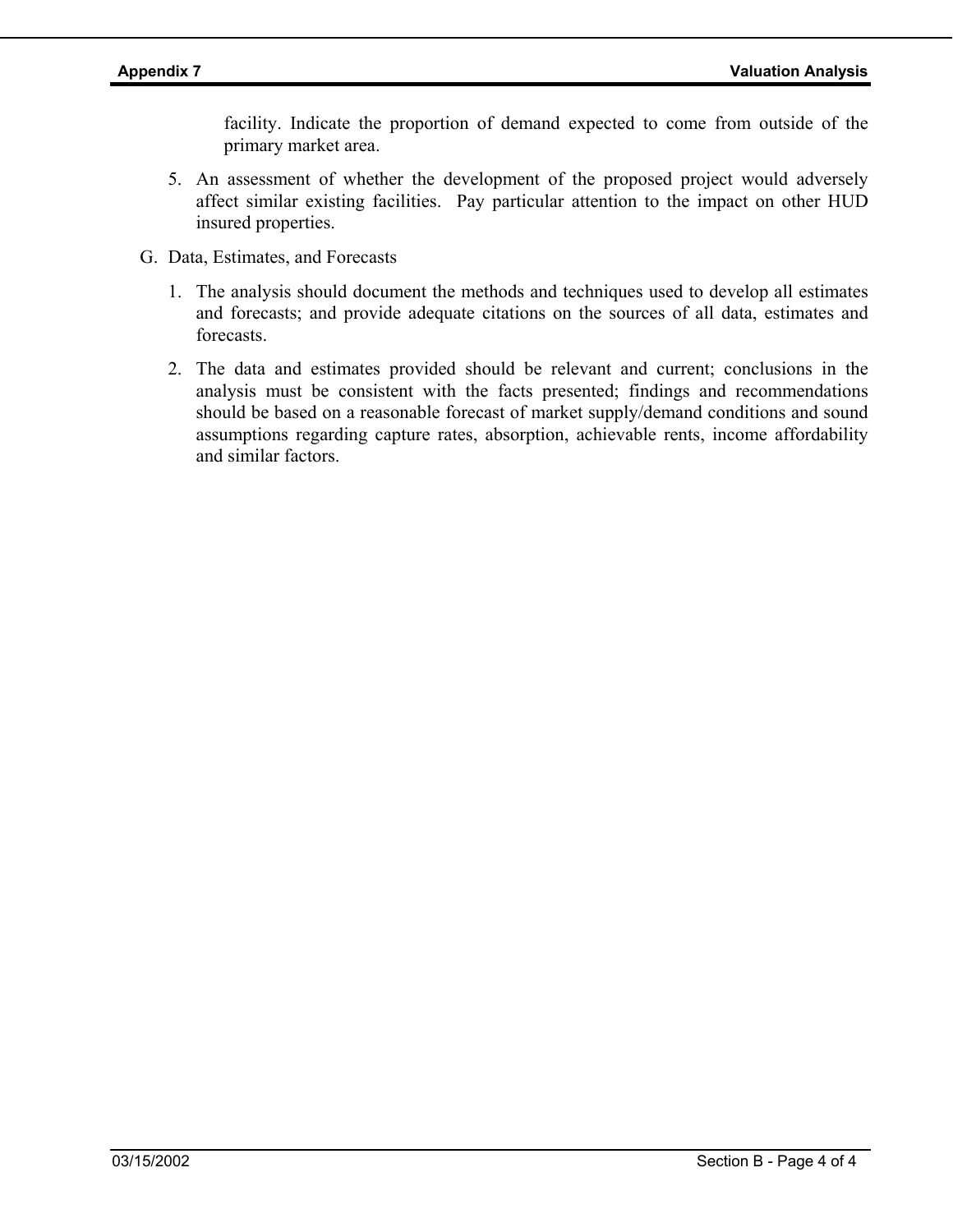## **HUD Appraiser Review 7C**

**7C.1** 

# **HUD Valuation Report - Technical Review of Multifamily Accelerated Processing - Pre-Application Stage - Section 220, 221 and 232**

| HUD Multifamily Hub:                  |  |
|---------------------------------------|--|
| Team Leader:                          |  |
| Reviewer:                             |  |
| Date Received for Review:             |  |
| Date of Site Visit by Reviewer:       |  |
| <b>Review Report Completion Date:</b> |  |
|                                       |  |

Section of the Act:

| Project Name:             |  |
|---------------------------|--|
| Mortgagee:                |  |
| Mortgagor:                |  |
| Appraiser/Market Analyst: |  |

A. Appraiser's/Market Analyst's market study:

1. The market study complies with guidelines listed in the MAP Guidebook?

 $\Box$  Yes

No (Document):

2. The market study provides evidence that there is market for the proposed project at the number of units/beds and rents estimated by the appraiser for the project?

□ Yes

No (Document):

### B. HUD-92273 analysis: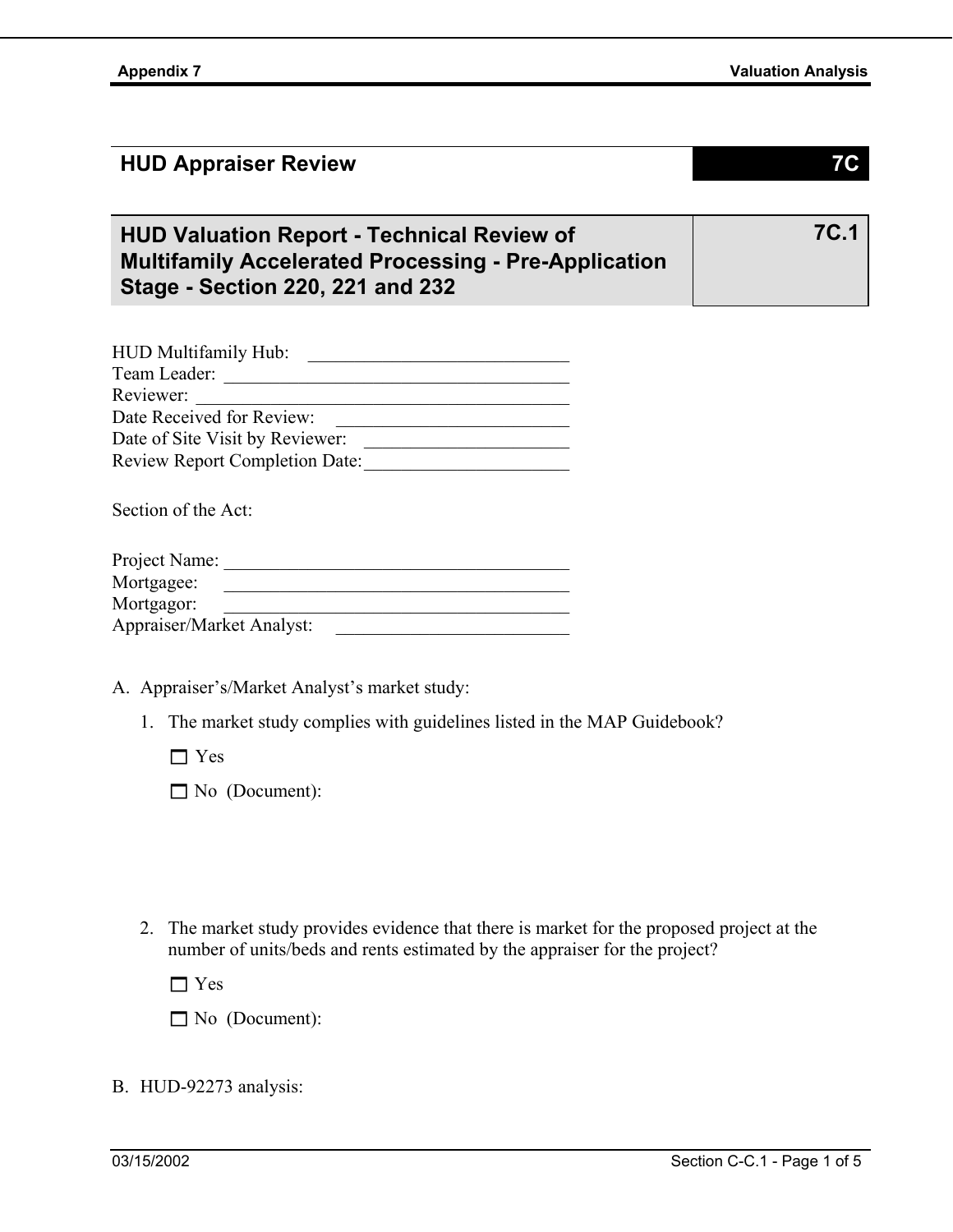1. One HUD-92273 analysis was completed by the Lender's appraiser for each unit breakdown?

□ Yes

No (Document)

2. A minimum of three comparables were used in each of the HUD-92273 analysis?

□ Yes

No (Document)

3. Comparables used in the HUD-92273 analysis were competitive with the project?

□ Yes

No (Document)

4. All amenities and services (for Section 232) were identified and properly adjusted in the analysis?

□ Yes

No (Document)

5. Narrative explanations were given for amenity and service (Section 232) adjustments?

 Yes  $\Box$  No

6. The HUD-92273 analysis completed by the Lender's appraiser conforms to the instructions listed in the MAP Guidebook?

**Nes** (Document)

No (Document)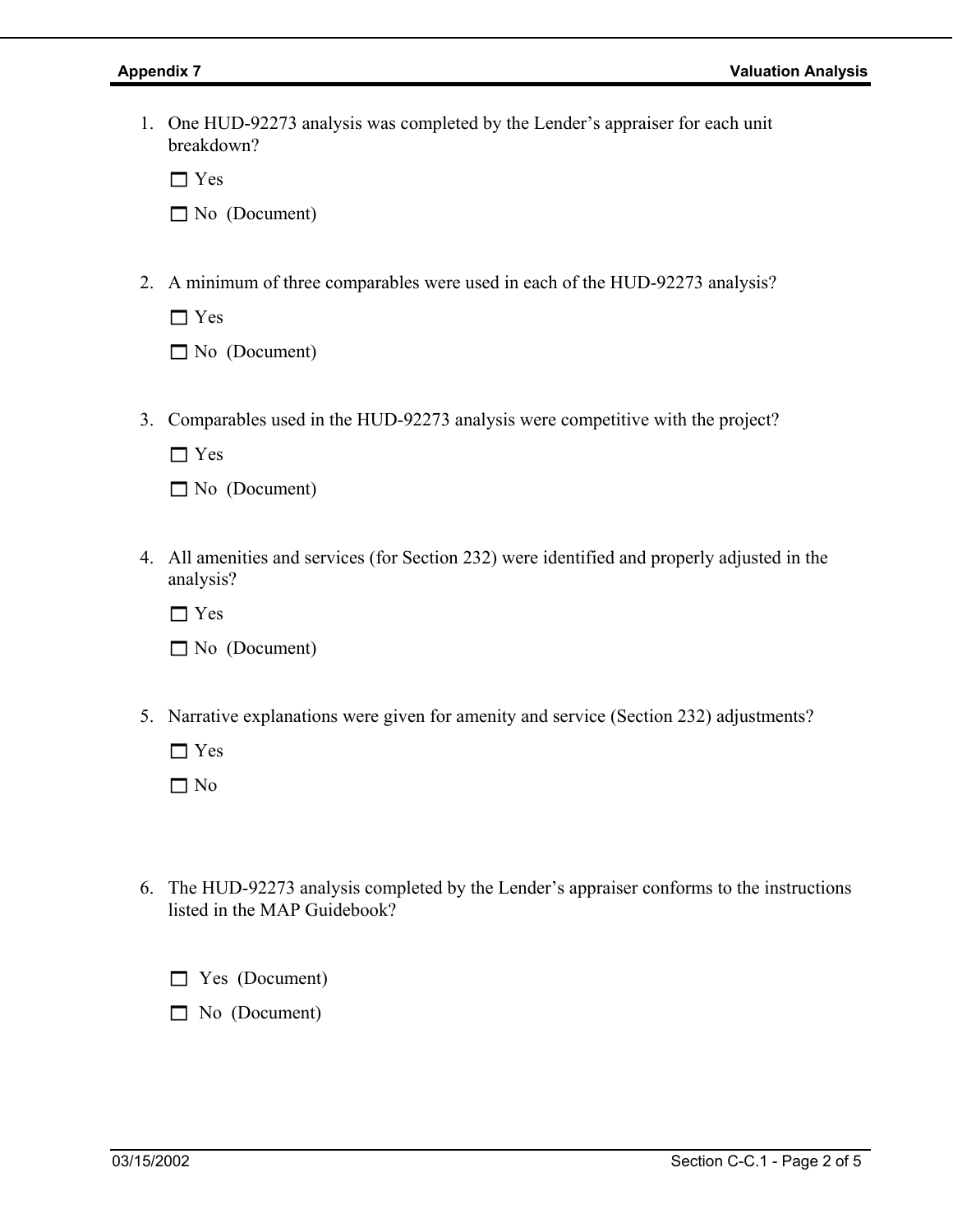- C. HUD-92274 analysis:
	- 1. A minimum of three market comparables were used in the HUD-92274 analysis?

□ Yes

No (Document)

2. For Section 232 mortgages a market expense analysis was completed by the Lender's appraiser reflecting typical long term operations of the type of facility proposed in the HUD-923013-NHICF, i.e., SNF, ICF, BCF or ALF?

Yes

|  |  | $\Box$ No (Document) |
|--|--|----------------------|
|--|--|----------------------|

3. For Section 232 mortgages the breakout of expenses in the Lender's appraiser's expense analysis corresponds to expenses categorized on HUD-92264-HCF?

□ Yes

|  |  | $\Box$ No (Document) |
|--|--|----------------------|
|--|--|----------------------|

4. The HUD-92274 analysis or comparable expense analysis for Section 232 mortgages conforms to the instructions as stated in the MAP Guidebook?

|  |  | $\Box$ Yes (Document) |
|--|--|-----------------------|
|--|--|-----------------------|

No (Document)

D. The narrative supporting the occupancy percentage estimated from the market for the project appears:

 $\Box$  Acceptable

Unacceptable (Document)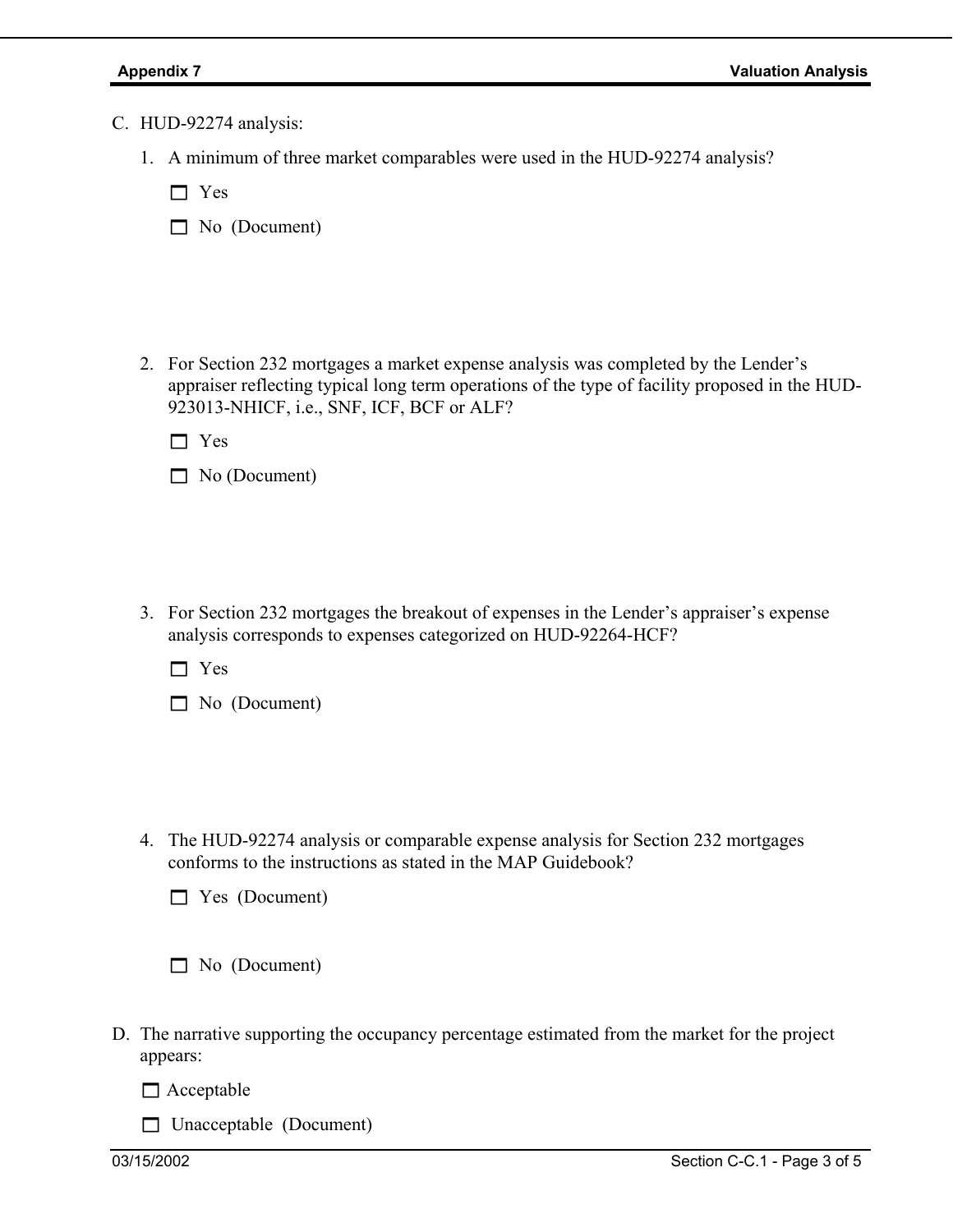E. The project's site is found acceptable, having no environmental or legal issues according to standards listed in the MAP Guidebook?

 $\Box$  Yes

No (Document):

- F. From a review of appraisal exhibits the following was found to be:
	- 1. Proposed rents and estimated rental income and their compliance to requirements found in Section 7.6 of the Guide:

 $\Box$  Acceptable

 $\Box$  Unacceptable

2. Total operating expenses and compliance to requirements found in Section 7.7 of the Guide:

 $\Box$  Acceptable

 $\Box$  Unacceptable

**Comments/Recommendations:** 

**Review Appraiser's Certification:** 

**I certify that, to the best of my knowledge and belief:** 

- **1. The facts and data reported by the reviewer and used in the review process are true and correct.**
- **2. The analysis, opinions, and conclusions in this review report are limited only by the assumptions and limiting conditions stated in this review report and are my personal, impartial, and unbiased professional analyses, opinions, and conclusions.**
- **3. I have no present or prospective interest in the property that is the subject of this report and no personal interest with respect to the parties involved.**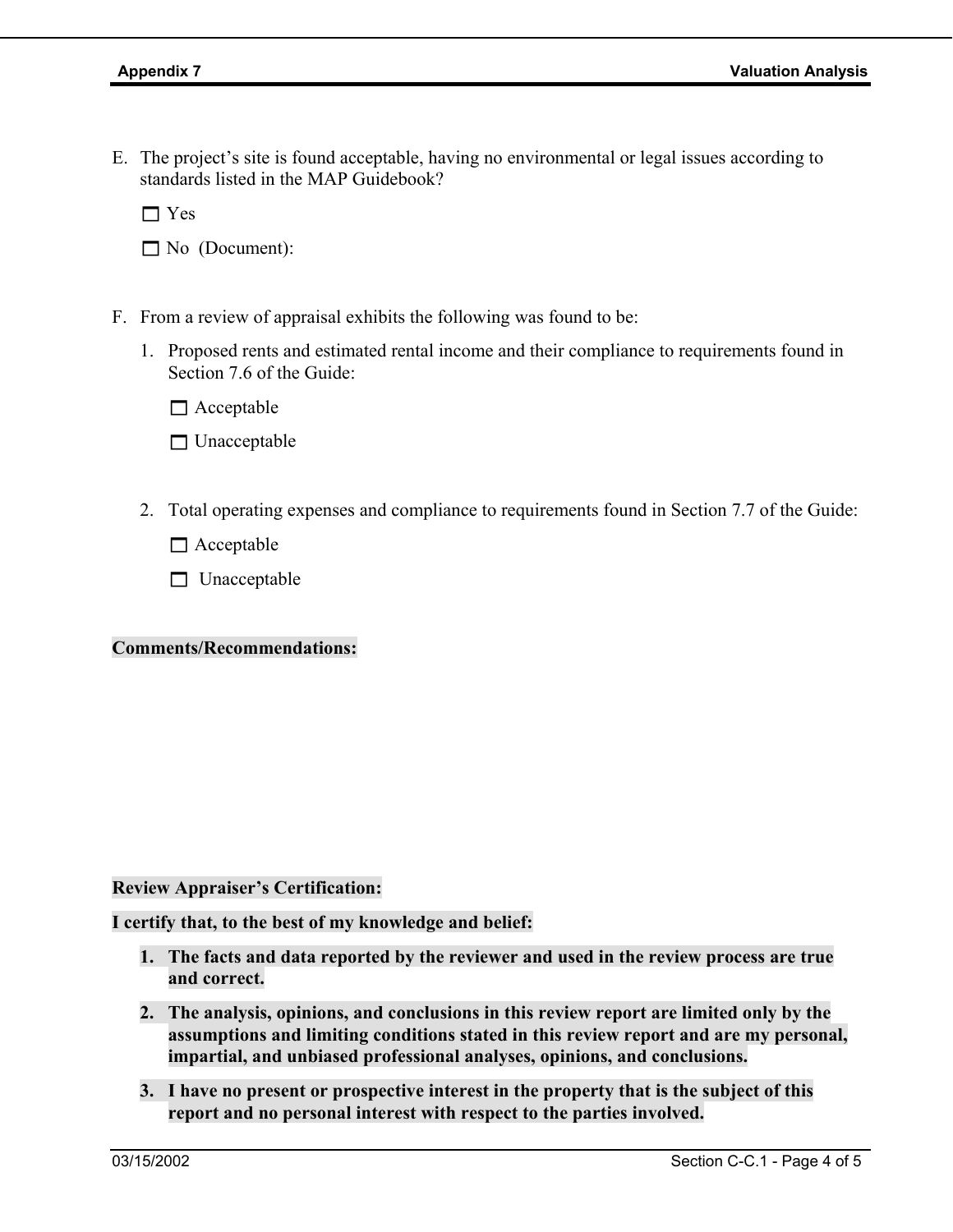- **4. I have no bias with respect to the property that is the subject of this report or to the parties involved with this assignment.**
- **5. My engagement in this assignment was not contingent upon developing or reporting predetermined results.**
- **6. My compensation is not contingent on an action or event resulting from the analyses, opinions, or conclusions in this review or from its use.**
- **7. My analyses, opinions, and conclusions were developed and this review report was prepared in conformity with the** *Uniform Standards of Professional Appraisal Practice***.**
- **8. I did personally inspect the subject property of the work under review.**

 $\frac{1}{2}$  ,  $\frac{1}{2}$  ,  $\frac{1}{2}$  ,  $\frac{1}{2}$  ,  $\frac{1}{2}$  ,  $\frac{1}{2}$  ,  $\frac{1}{2}$  ,  $\frac{1}{2}$  ,  $\frac{1}{2}$  ,  $\frac{1}{2}$  ,  $\frac{1}{2}$  ,  $\frac{1}{2}$  ,  $\frac{1}{2}$  ,  $\frac{1}{2}$  ,  $\frac{1}{2}$  ,  $\frac{1}{2}$  ,  $\frac{1}{2}$  ,  $\frac{1}{2}$  ,  $\frac{1$ 

 $\frac{1}{2}$  ,  $\frac{1}{2}$  ,  $\frac{1}{2}$  ,  $\frac{1}{2}$  ,  $\frac{1}{2}$  ,  $\frac{1}{2}$  ,  $\frac{1}{2}$  ,  $\frac{1}{2}$  ,  $\frac{1}{2}$  ,  $\frac{1}{2}$  ,  $\frac{1}{2}$  ,  $\frac{1}{2}$  ,  $\frac{1}{2}$  ,  $\frac{1}{2}$  ,  $\frac{1}{2}$  ,  $\frac{1}{2}$  ,  $\frac{1}{2}$  ,  $\frac{1}{2}$  ,  $\frac{1$ 

 $\frac{1}{2}$  ,  $\frac{1}{2}$  ,  $\frac{1}{2}$  ,  $\frac{1}{2}$  ,  $\frac{1}{2}$  ,  $\frac{1}{2}$  ,  $\frac{1}{2}$  ,  $\frac{1}{2}$  ,  $\frac{1}{2}$  ,  $\frac{1}{2}$  ,  $\frac{1}{2}$  ,  $\frac{1}{2}$  ,  $\frac{1}{2}$  ,  $\frac{1}{2}$  ,  $\frac{1}{2}$  ,  $\frac{1}{2}$  ,  $\frac{1}{2}$  ,  $\frac{1}{2}$  ,  $\frac{1$ 

**9. The following persons provided significant real or personal property appraisal or appraisal review assistance to the person signing this certification.** 

| <b>HUD Appraiser's Signature</b> | Date |
|----------------------------------|------|
| License Number/State             |      |
| Concurrence:                     |      |
| Team Leader's Signature/Date     | Date |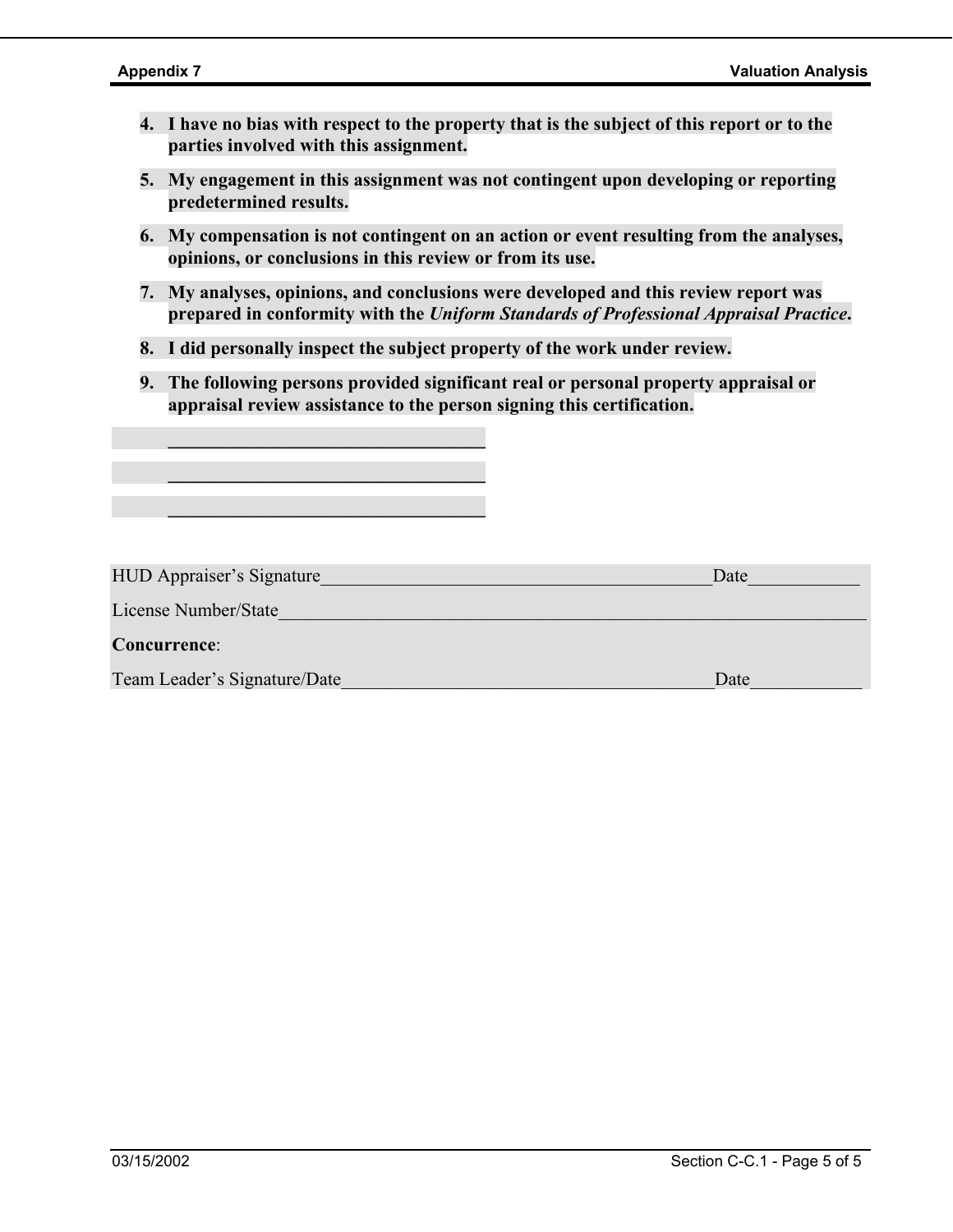# **HUD Valuation Report - Technical Review of Multifamily Accelerated Processing - Firm Application Stage - Section 220, 221 and 232**

**7C.2** 

| HUD Multifamily Hub:                  |  |
|---------------------------------------|--|
| Team Leader:                          |  |
| Reviewer:                             |  |
| Date Received for Review:             |  |
| Date of Pre-Application Review:       |  |
| <b>Review Report Completion Date:</b> |  |
|                                       |  |

Section of the Act:

| Project Name:             |  |
|---------------------------|--|
| Mortgagee:                |  |
| Mortgagor:                |  |
| Appraiser/Market Analyst: |  |

- A. Appraisal:
	- 1. Lender's appraiser meets all qualifications as listed in Section 7.3 of the MAP Guidebook?

□ Yes

No (Document):

2. The appraisal conforms to all requirements as listed in Section 7.4 of the MAP Guidebook?

Yes

|  | $\Box$ No (Document): |
|--|-----------------------|
|--|-----------------------|

### B. HUD-92264 or HUD-92264-HCF analysis: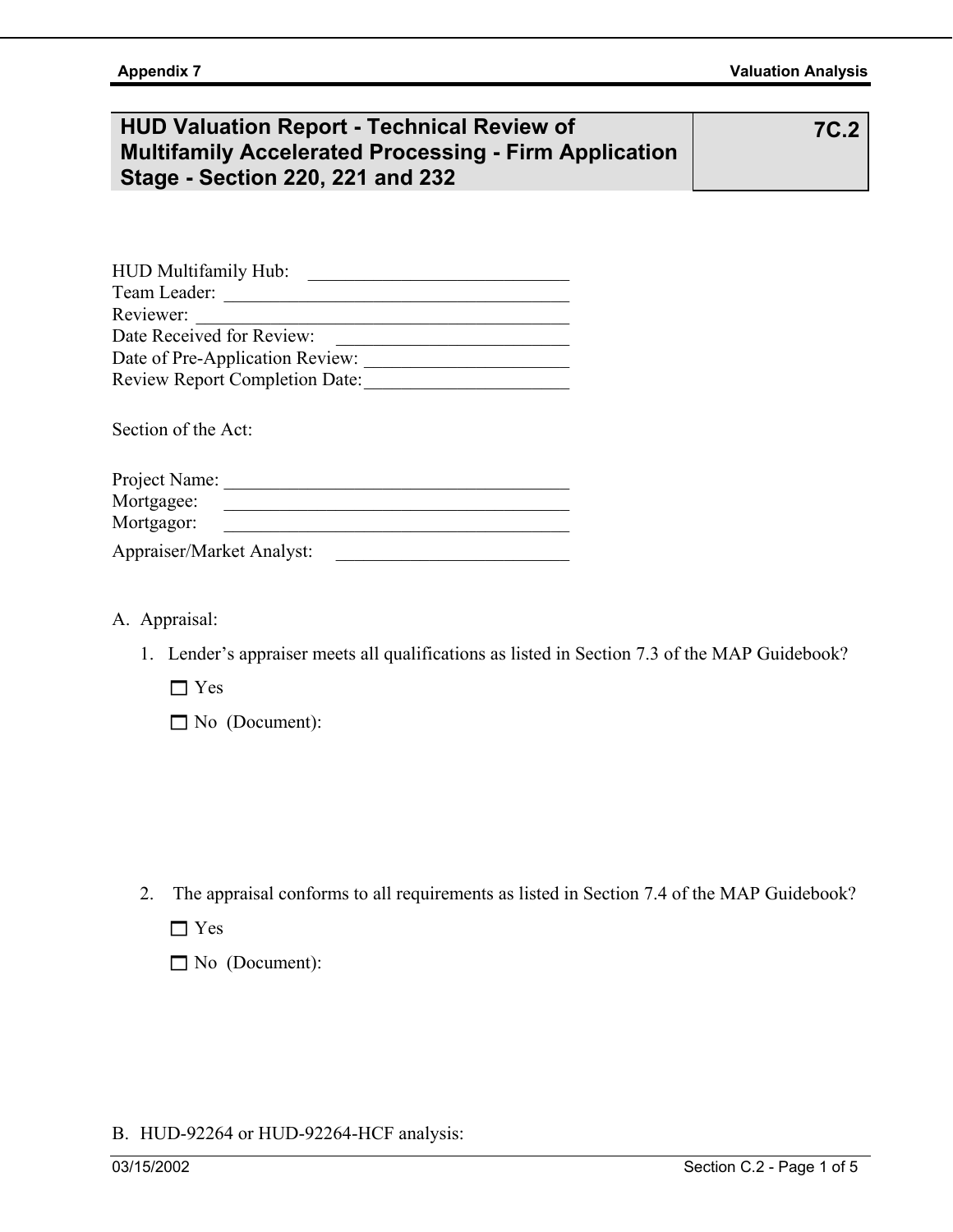1. A HUD-92264 or HUD-92264-HCF form was completed and included in the appraisal and found to be acceptable?

□ Yes

No (Document)

2. Completed HUD forms 92273, 92274 (comparable analysis for Section 232) and 92264-A support conclusions found on Lender's appraiser's completed HUD-92264 or HUD-92264-HCF.

 $\Box$  Yes

No (Document)

3. Narratives were included in the appraisal supporting all conclusions and estimates stated in the Lender's appraiser's HUD-92264 or HUD-92264-HCF and supporting HUD forms and analysis?

□ Yes

No (Document)

4. A HUD-92264-T and Subsidy Layering Review was completed if the project's financing included tax-exempt bonds or Low Income Housing Tax Credits or HOME funds, if applicable?

 $\Box$  Yes

No (Document)

5. Section J of the HUD-92264 or HUD-92264-HCF was completed by the Lender's appraiser to determine the "Warranted Price of Land for new construction or in accordance with instructions found in the MAP Guidebook?

 $\Box$  Yes

 $\Box$  No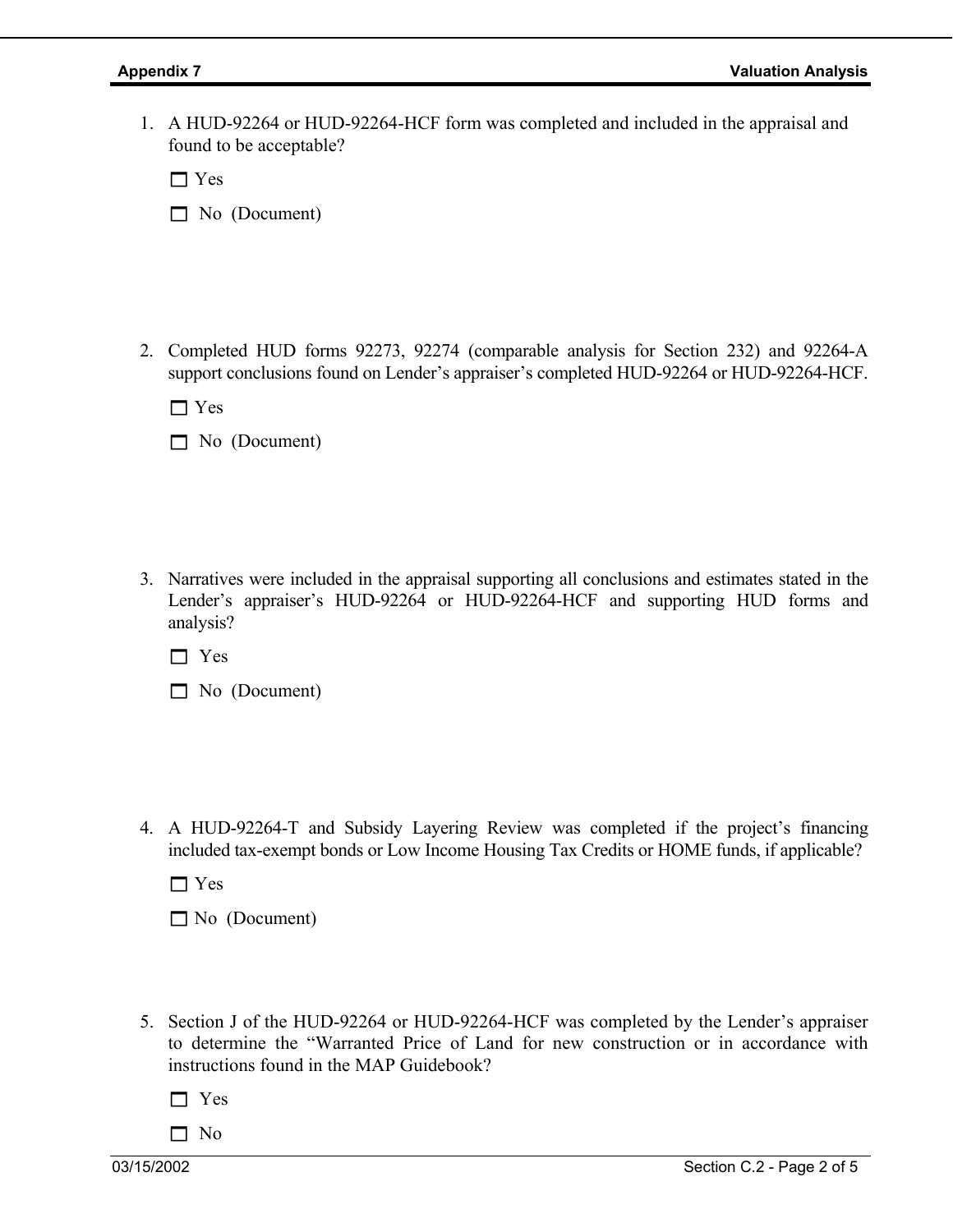6. The estimate of "As Is" value was determined in accordance with instructions found in the MAP Guidebook?

 $\Box$  Yes

 $\Box$  No

 $\Box$  N/A

- 7. Are the estimated income, the total operation expenses, the total estimated replacement cost, and the maximum insurable mortgage acceptable?
	- Yes (Document)
	- No (Document)
- C. Has the HUD-4128 been completed and has the Lender's environmental report been updated from submission at pre-application?

 $\Box$  Yes

No (Document)

- D. Operating Deficit:
	- 1. Did the Lender's appraiser estimate an Operating Deficit Period?
		- $\Box$  Yes
		- No (Document)
	- 2. If an Operating Deficit Period was required did the Lender's appraiser calculate the estimated Operating Deficit based on instructions stated in Section 7.14 of the MAP Guidebook and is the calculation acceptable?

□ Yes

No (Document)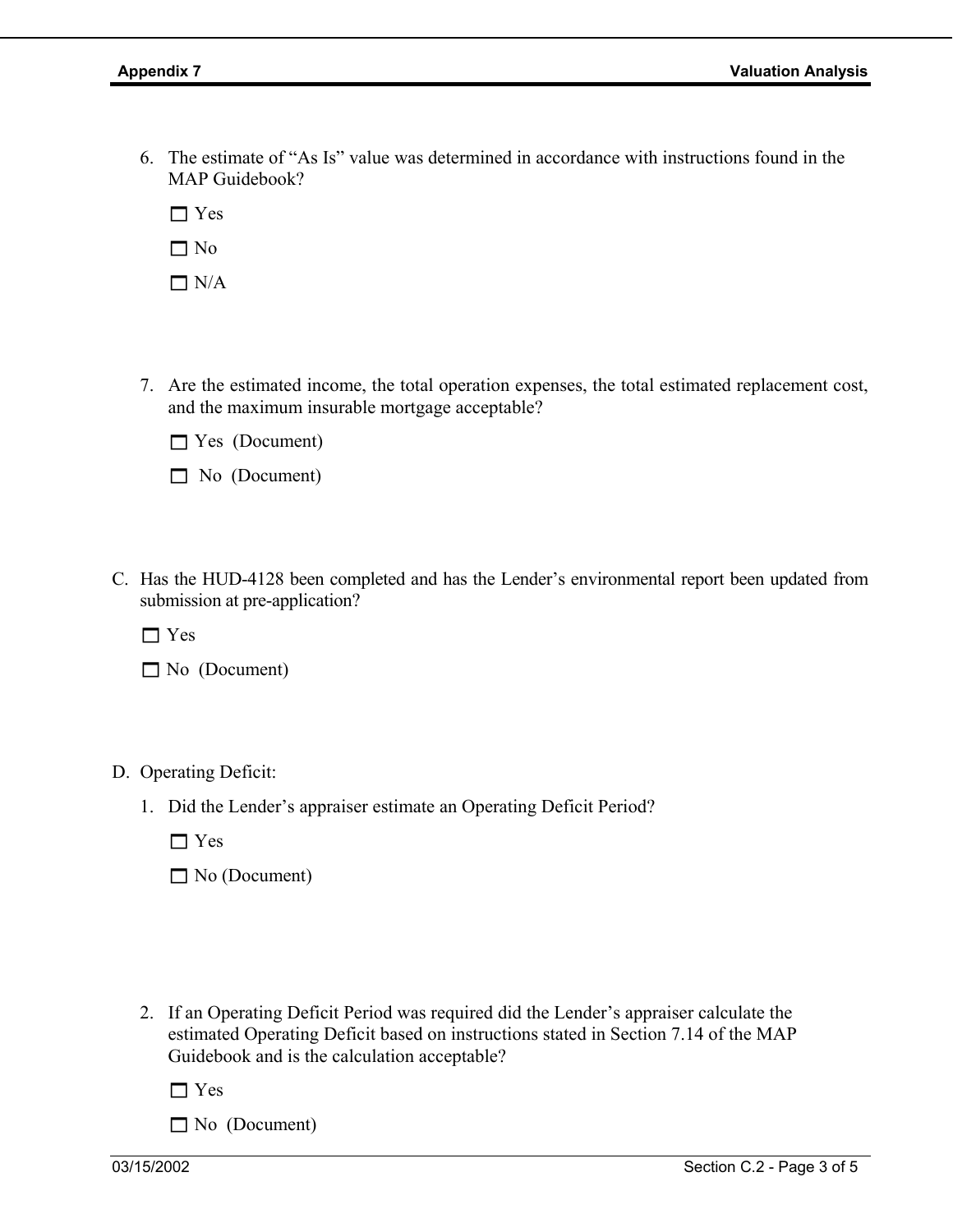**Comments/Recommendations** 

#### **Review Appraiser's Certification:**

**I certify that, to the best of my knowledge and belief:** 

 $\frac{1}{2}$  ,  $\frac{1}{2}$  ,  $\frac{1}{2}$  ,  $\frac{1}{2}$  ,  $\frac{1}{2}$  ,  $\frac{1}{2}$  ,  $\frac{1}{2}$  ,  $\frac{1}{2}$  ,  $\frac{1}{2}$  ,  $\frac{1}{2}$  ,  $\frac{1}{2}$  ,  $\frac{1}{2}$  ,  $\frac{1}{2}$  ,  $\frac{1}{2}$  ,  $\frac{1}{2}$  ,  $\frac{1}{2}$  ,  $\frac{1}{2}$  ,  $\frac{1}{2}$  ,  $\frac{1$ 

 $\frac{1}{2}$  ,  $\frac{1}{2}$  ,  $\frac{1}{2}$  ,  $\frac{1}{2}$  ,  $\frac{1}{2}$  ,  $\frac{1}{2}$  ,  $\frac{1}{2}$  ,  $\frac{1}{2}$  ,  $\frac{1}{2}$  ,  $\frac{1}{2}$  ,  $\frac{1}{2}$  ,  $\frac{1}{2}$  ,  $\frac{1}{2}$  ,  $\frac{1}{2}$  ,  $\frac{1}{2}$  ,  $\frac{1}{2}$  ,  $\frac{1}{2}$  ,  $\frac{1}{2}$  ,  $\frac{1$ 

- **1. The facts and data reported by the reviewer and used in the review process are true and correct.**
- **2. The analysis, opinions, and conclusions in this review report are limited only by the assumptions and limiting conditions stated in this review report and are my personal, impartial, and unbiased professional analyses, opinions, and conclusions.**
- **3. I have no present or prospective interest in the property that is the subject of this report and no personal interest with respect to the parties involved.**
- **4. I have no bias with respect to the property that is the subject of this report or to the parties involved with this assignment.**
- **5. My engagement in this assignment was not contingent upon developing or reporting predetermined results.**
- **6. My compensation is not contingent on an action or event resulting from the analyses, opinions, or conclusions in this review or from its use.**
- **7. My analyses, opinions, and conclusions were developed and this review report was prepared in conformity with the** *Uniform Standards of Professional Appraisal Practice***.**
- **8. I did personally inspect the subject property of the work under review.**
- **9. The following persons provided significant real or personal property appraisal or appraisal review assistance to the person signing this certification.**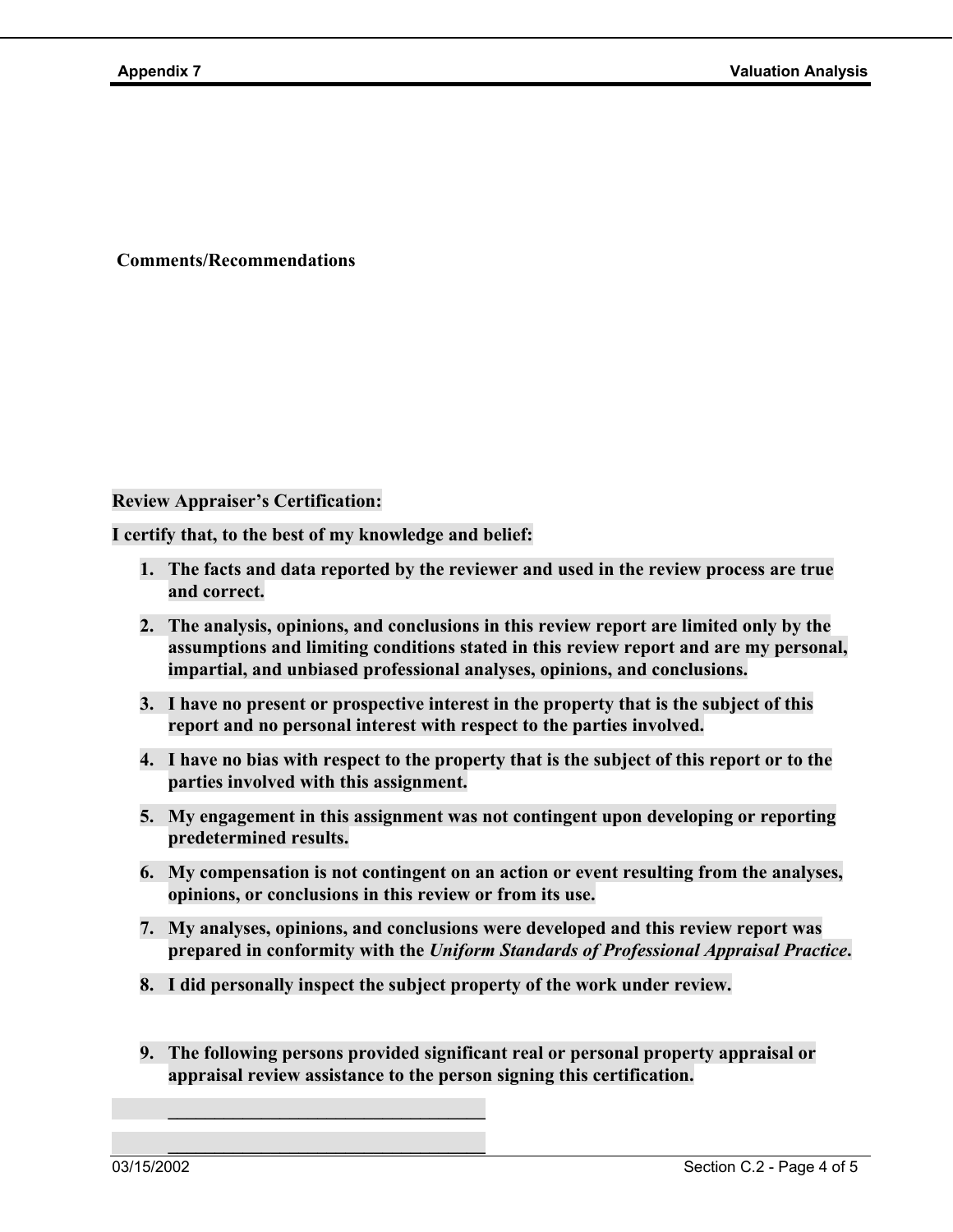$\mathcal{L} = \{ \mathcal{L} \mid \mathcal{L} \in \mathcal{L} \}$  , where  $\mathcal{L} = \{ \mathcal{L} \mid \mathcal{L} \in \mathcal{L} \}$ 

| <b>HUD Appraiser's Signature</b> | Date |
|----------------------------------|------|
| License Number/State             |      |
| <b>Concurrence:</b>              |      |
| Team Leaders Signature/Date      | Date |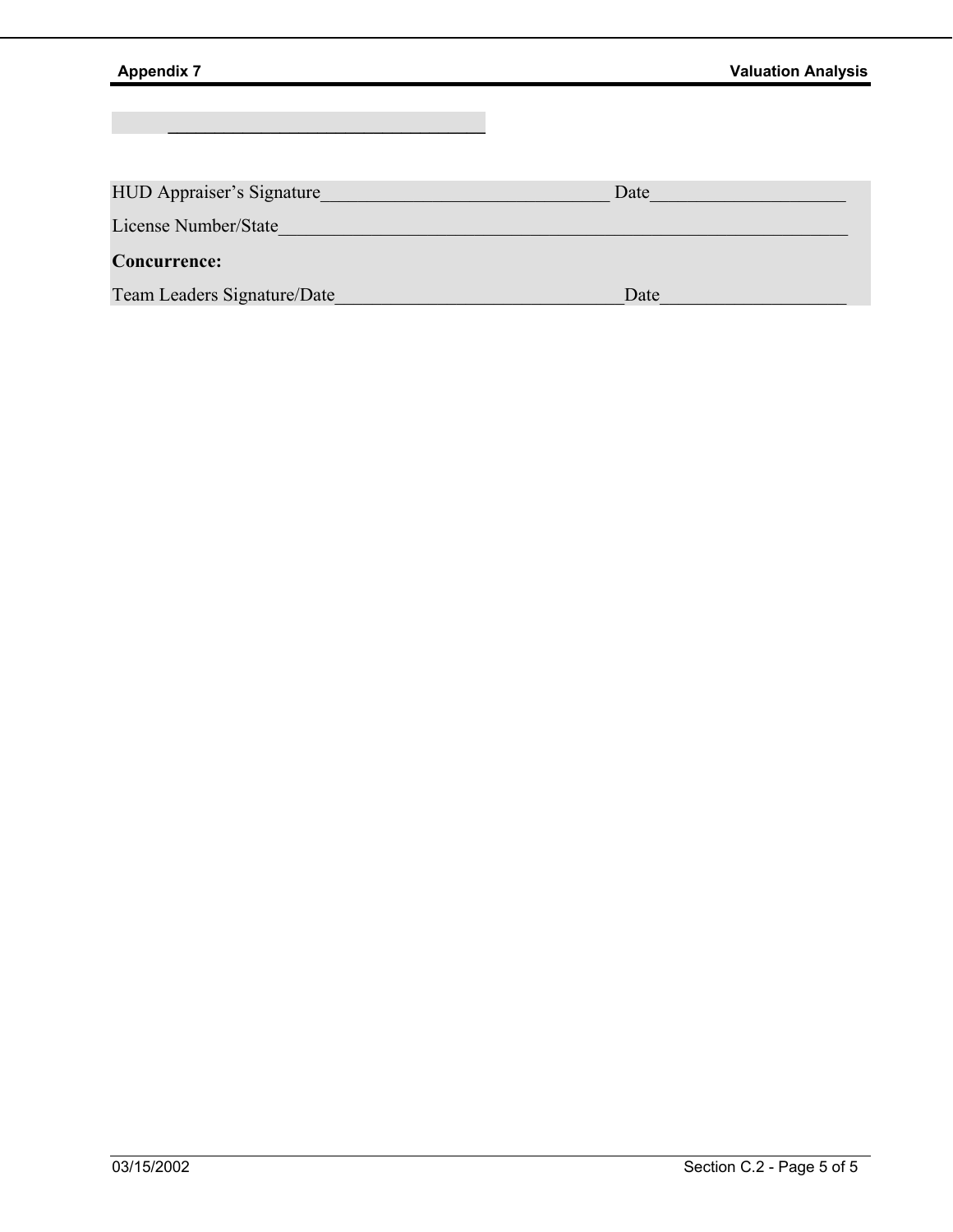# **HUD Valuation Report - Technical Review of Multifamily Accelerated Processing - Firm Application Stage - Section 223(f) and 232/223(f)**

**7C.3** 

| <b>HUD Multifamily Hub:</b>           |  |
|---------------------------------------|--|
| Team Leader:                          |  |
| Reviewer:                             |  |
| Date Received for Review:             |  |
| Date of Site Visit:                   |  |
| <b>Review Report Completion Date:</b> |  |

Section of the Act:

| Project Name:             |  |
|---------------------------|--|
| Mortgagee:                |  |
| Mortgagor:                |  |
| Appraiser/Market Analyst: |  |

- A. Appraisal:
	- 1. Lender's appraiser meets all qualifications as listed in Section 7.3 of the MAP Guidebook?
		- **T** Yes
		- No (Document):
	- 2. The appraisal conforms to all requirements as listed in Section 7.4 of the MAP Guidebook?
		- □ Yes
		- No (Document):
	- 3. The subject site was inspected and found to be:
		- $\Box$  Acceptable
		- Unacceptable (Document):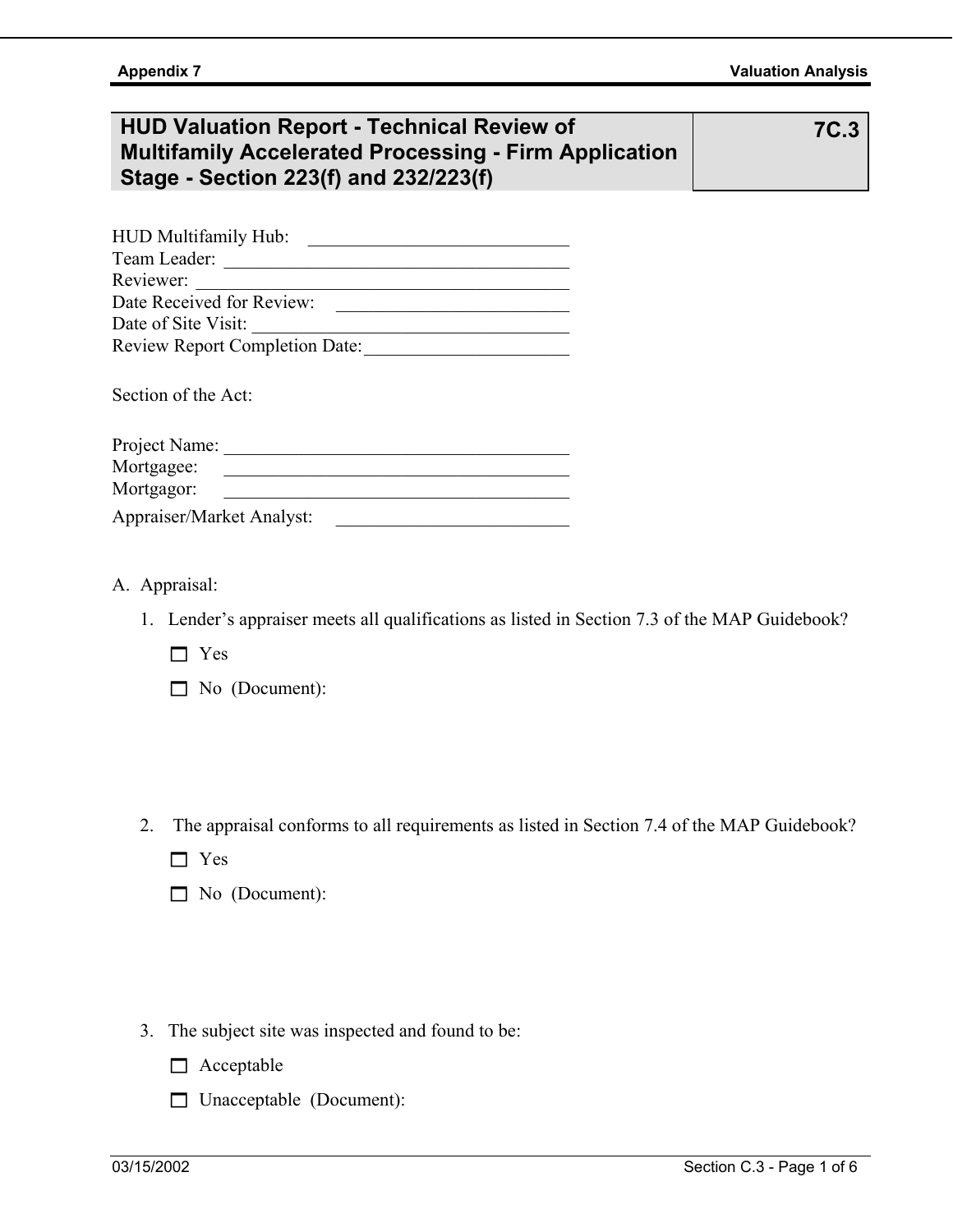4. The proposed list of critical and non-critical repairs were found to be:

 $\Box$  Acceptable

- Unacceptable (Document):
- 5. The Lender's Underwriting Summary was reviewed for justifications of discrepancies between Lender's appraiser's conclusions:

 $\Box$  Acceptable

□ Unacceptable (Document):

6. The Lender's Underwriting Summary was reviewed to determine if the Lender's underwriter carried out a "due diligent" review of the Lender's appraisal:

Yes

 $\Box$  No

- B. HUD-92264 or HUD-92264-HCF analysis:
	- 1. A HUD-92264 or HUD-92264-HCF form was completed and included in the appraisal and found to be acceptable?

□ Yes

No (Document)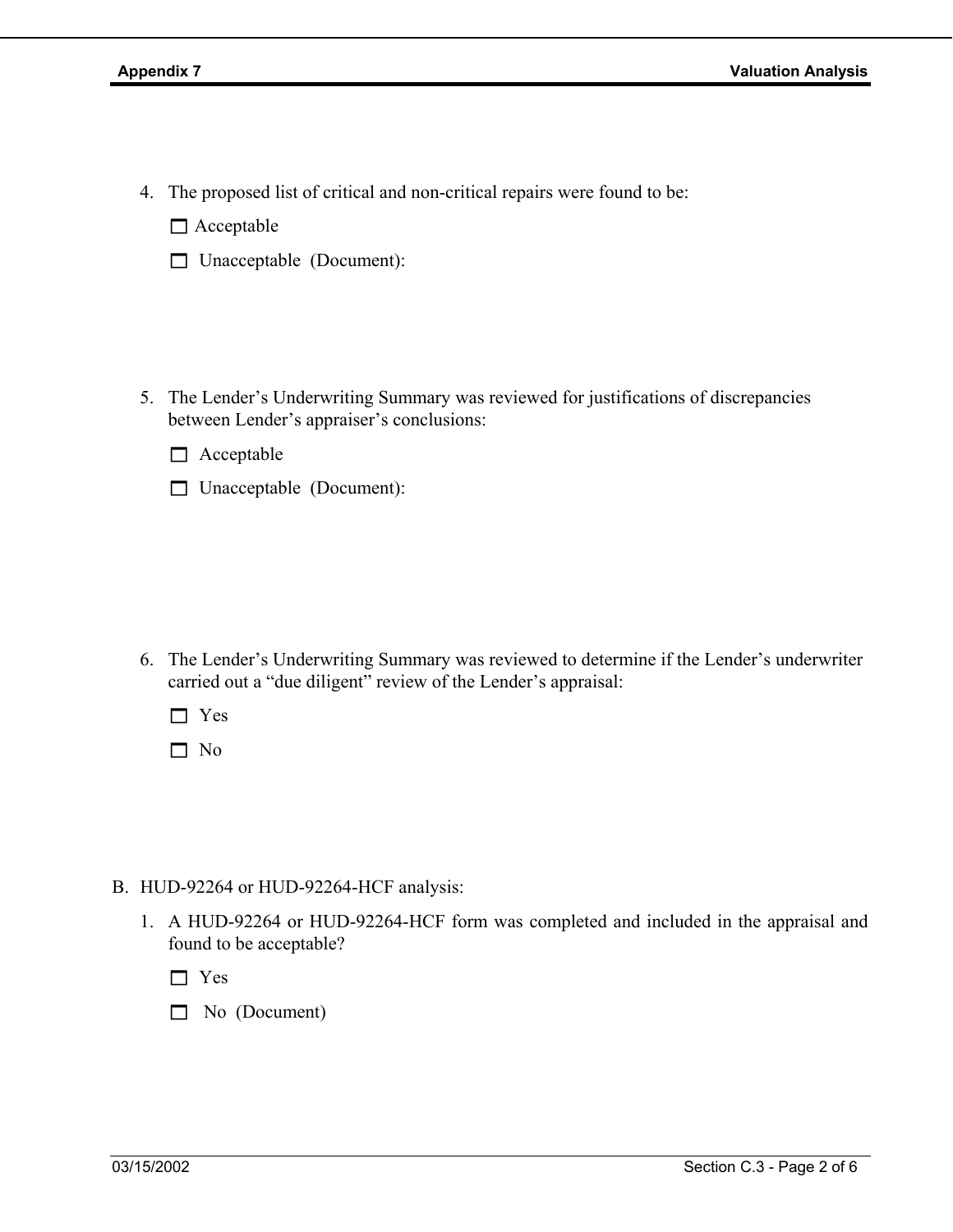2. Completed HUD forms 92273, 92274 (comparable analysis for Section 232) and 92264-A support conclusions found on Lender's appraiser's completed HUD-92264 or HUD-92264-HCF.

□ Yes

No (Document)

3. Narratives were included in the appraisal supporting all conclusions and estimates stated in the Lender's appraiser's HUD-92264 or HUD-92264-HCF and supporting HUD forms and analysis?

□ Yes

No (Document)

- C. HUD-92273 Analysis:
	- 1. One HUD-92273 analysis was completed by the Lender's appraiser for each unit breakdown?

□ Yes

No (Document)

2. A minimum of three comparables were used in the HUD-92273 analysis and were competitive with the project?

 $\Box$  Yes

No (Document)

3. All amenities and services (for Section 232) were identified and properly adjusted according to guidelines provided in the MAP Guidebook?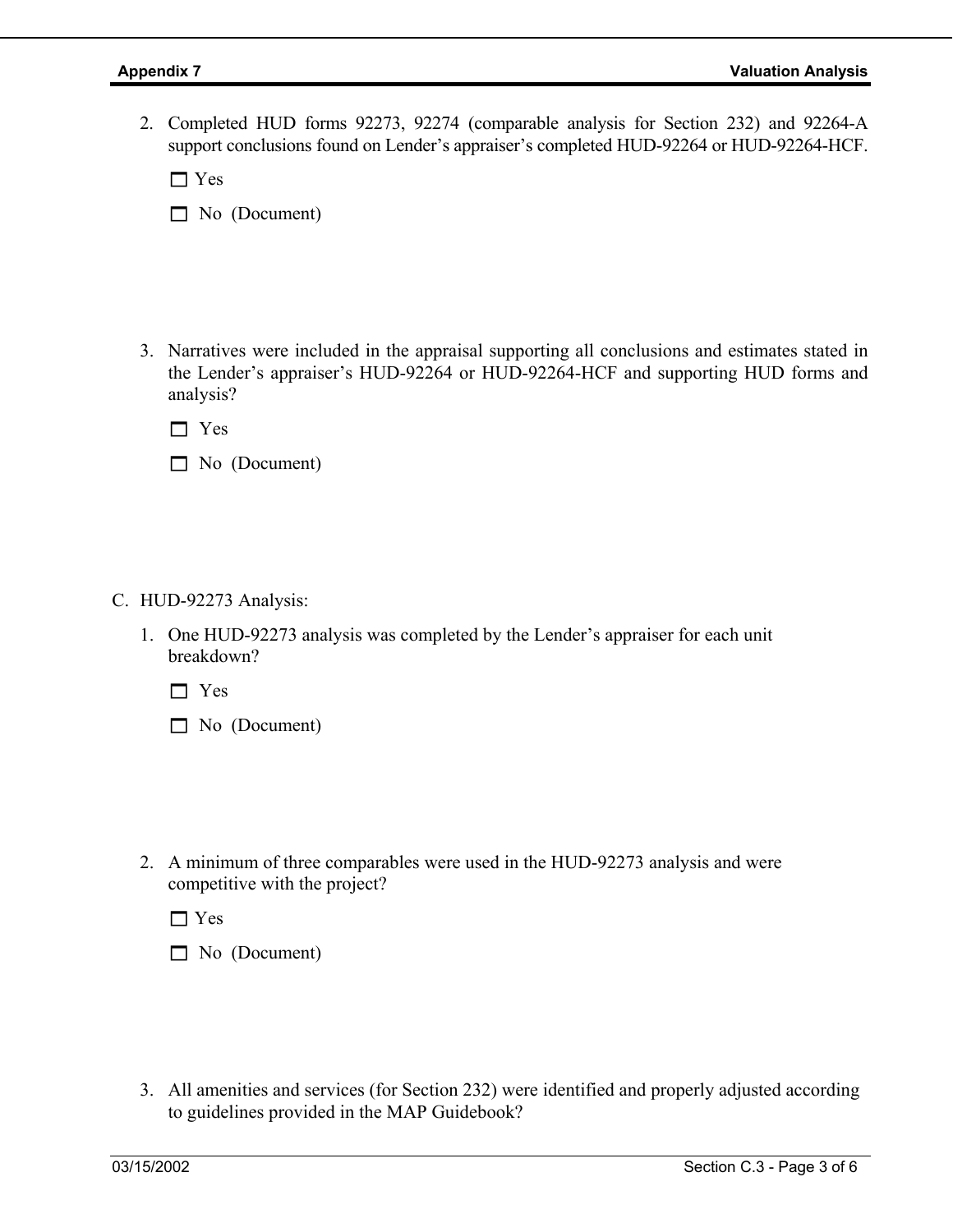□ Yes

No (Document)

- 4. Narrative explanations were given for amenity and service (Section 232) adjustments?
	- □ Yes
	- $\Box$  No (Document)
- 5. The HUD-92273 analysis completed by the Lender's appraiser conforms to the instructions listed in the MAP Guidebook?
	- **No. 7** Yes (Document)
	- No (Document)

### D. HUD-92274 Analysis:

1. A minimum of three comparables were used in the HUD-92274 analysis and it conforms to Section 7.7 of the MAP Guidebook?

□ Yes

No (Document)

2. For Section 232 mortgages a market expense analysis was completed by the Lender's appraiser reflecting typical long term operations of the type of facility proposed in the HUD-923013-NHICF, i.e., SNF, ICF, BCF or ALF?

□ Yes

No (Document)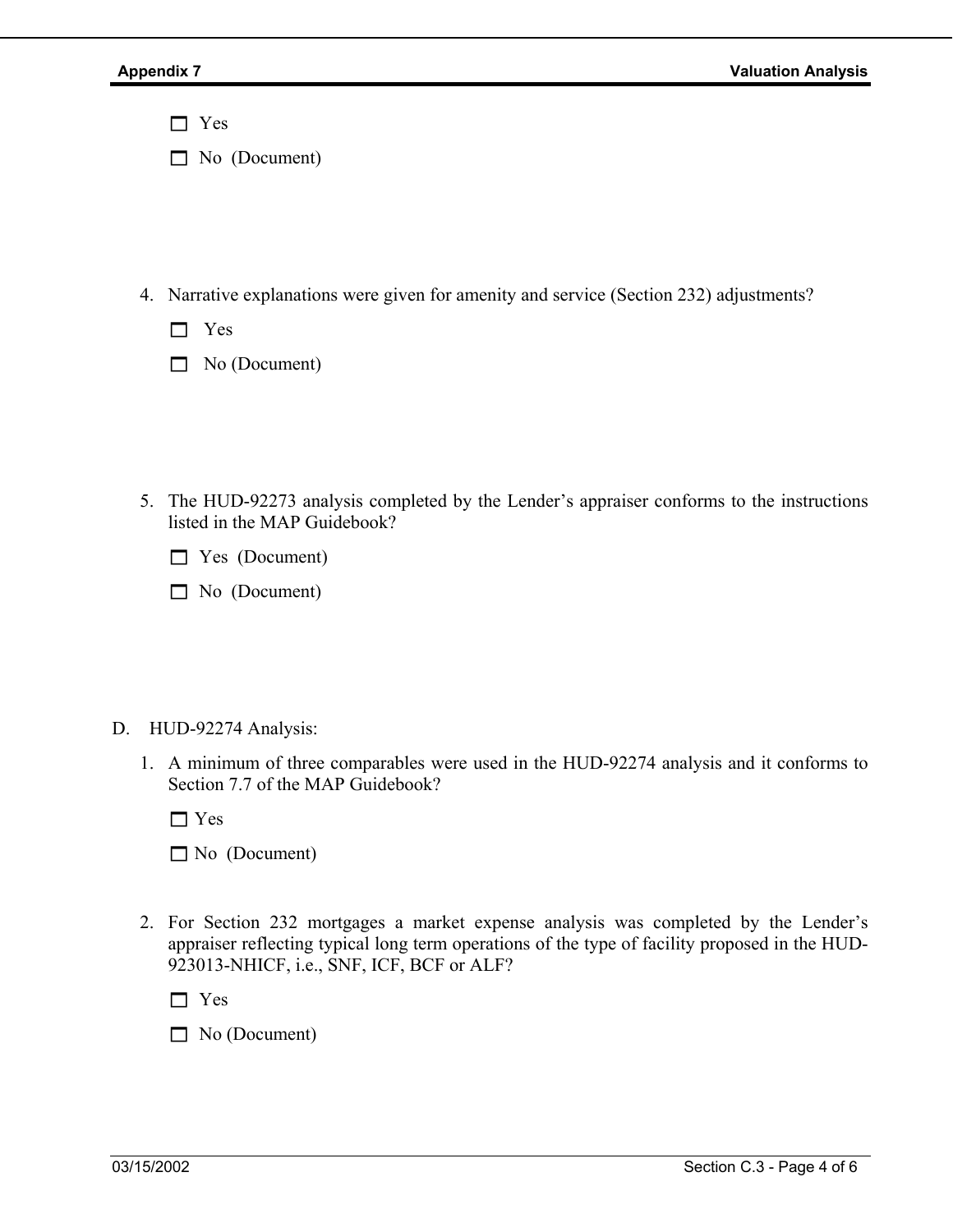E. A HUD-92264-T and Subsidy Layering Review was completed if the project's financing included tax-exempt bonds or Low Income Housing Tax Credits or HOME funds?

**T** Yes

- No (Document)
- F. Was the Environmental Report and Phase I Environmental Assessment submitted, and were there matters of serious concern outstanding?

 $\Box$  Yes

No (Document)

#### **Comments/Recommendations**

#### **Review Appraiser's Certification:**

**I certify that, to the best of my knowledge and belief:** 

- **1. The facts and data reported by the reviewer and used in the review process are true and correct.**
- **2. The analysis, opinions, and conclusions in this review report are limited only by the assumptions and limiting conditions stated in this review report and are my personal, impartial, and unbiased professional analyses, opinions, and conclusions.**
- **3. I have no present or prospective interest in the property that is the subject of this report and no personal interest with respect to the parties involved.**
- **4. I have no bias with respect to the property that is the subject of this report or to the parties involved with this assignment.**
- **5. My engagement in this assignment was not contingent upon developing or reporting predetermined results.**
- **6. My compensation is not contingent on an action or event resulting from the analyses, opinions, or conclusions in this review or from its use.**